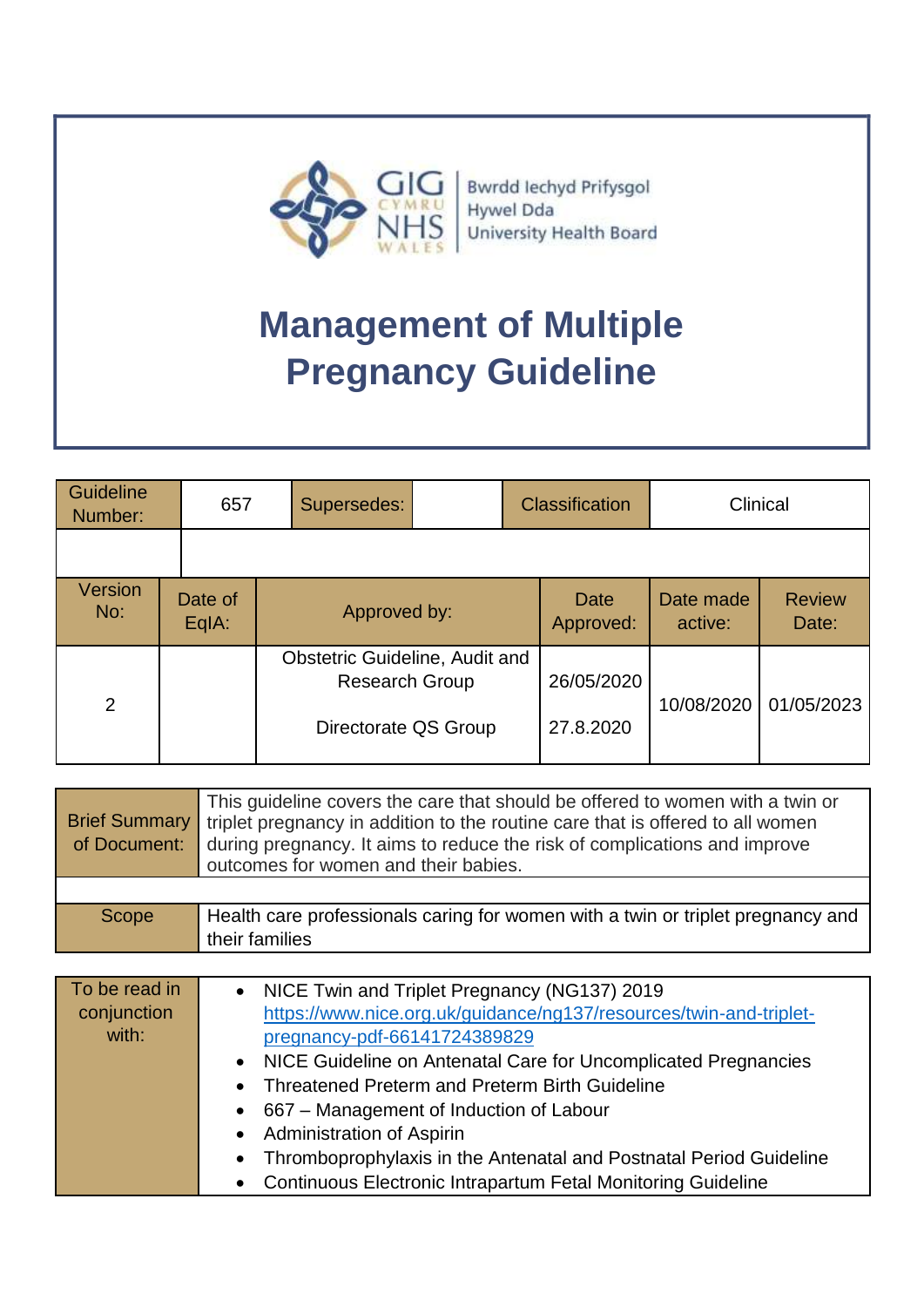|                               | Management of Postpartum Haemorrhage Guideline                                                                                                                         |
|-------------------------------|------------------------------------------------------------------------------------------------------------------------------------------------------------------------|
| <b>Patient</b><br>Information | RCOG, 'Multiple Pregnancy: Having More than One Baby' (2016)<br>https://www.rcog.org.uk/en/patients/patient-leaflets/multiple-pregnancy-<br>having-more-than-one-baby/ |

| Owning group   Obstetric Guideline, Audit and Research Group |
|--------------------------------------------------------------|
| Approved 26/05/2020                                          |

| <b>Reviews and updates</b> |                                  |            |  |  |  |
|----------------------------|----------------------------------|------------|--|--|--|
|                            | Version   Summary of Amendments: | Date       |  |  |  |
| no:                        |                                  | Approved:  |  |  |  |
|                            | New guideline                    | 14/09/2017 |  |  |  |
| $\mathcal{P}$              | reviewed                         | 26/05/2020 |  |  |  |

#### Glossary of terms

| Term        | <b>Definition</b>                   |
|-------------|-------------------------------------|
| <b>EFW</b>  | <b>Estimated Fetal Weight</b>       |
| <b>CLC</b>  | Consultant-led care                 |
| <b>CTG</b>  | Cardiotocograph                     |
| <b>NICU</b> | <b>Neonatal Intensive Care Unit</b> |
| <b>TAPS</b> | Twin anaemia polycythaemia sequence |

| Keywords | Multiple pregnancies, chorionicity, amnionicity, antenatal, intrapartum, monitoring, |
|----------|--------------------------------------------------------------------------------------|
|          | NICU, tertiary unit, referral                                                        |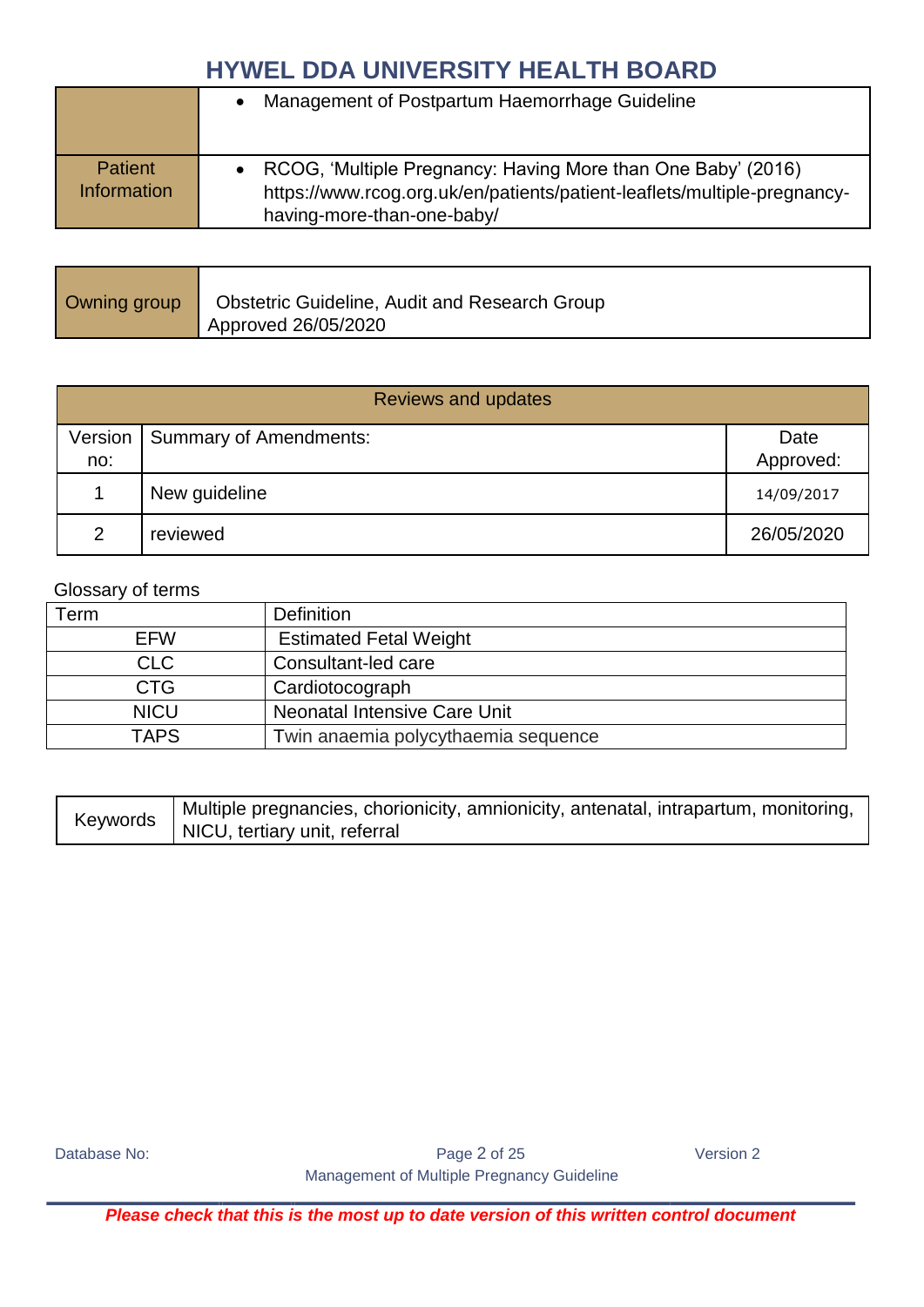| 3.   |                                                                                                                                                                                                        |
|------|--------------------------------------------------------------------------------------------------------------------------------------------------------------------------------------------------------|
| 4.   |                                                                                                                                                                                                        |
| 5.   |                                                                                                                                                                                                        |
| 6.   |                                                                                                                                                                                                        |
| 4.1  |                                                                                                                                                                                                        |
|      | OFFER WOMEN WITH A TWIN OR TRIPLET PREGNANCY A FIRST TRIMESTER<br>ULTRASOUND SCAN TO ESTIMATE GESTATIONAL AGE AND DETERMINE<br>CHORIONICITY AND AMNIONICITY (IDEALLY, THESE SHOULD ALL BE PERFORMED AT |
|      |                                                                                                                                                                                                        |
| 8.   |                                                                                                                                                                                                        |
| 8    |                                                                                                                                                                                                        |
| $9-$ | APPENDIX 1: MULTIPLE PREGNANCY ANTENATAL CARE PROFORMA 20                                                                                                                                              |
| 10.  |                                                                                                                                                                                                        |
| 11.  | <b>APPENDIX 3: ANTENATAL CARE PATHWAY FOR WOMEN WITH</b>                                                                                                                                               |
|      | APPENDIX 4: ANTENATAL CARE PATHWAY FOR WOMEN WITH UNCOMPLICATED TWIN                                                                                                                                   |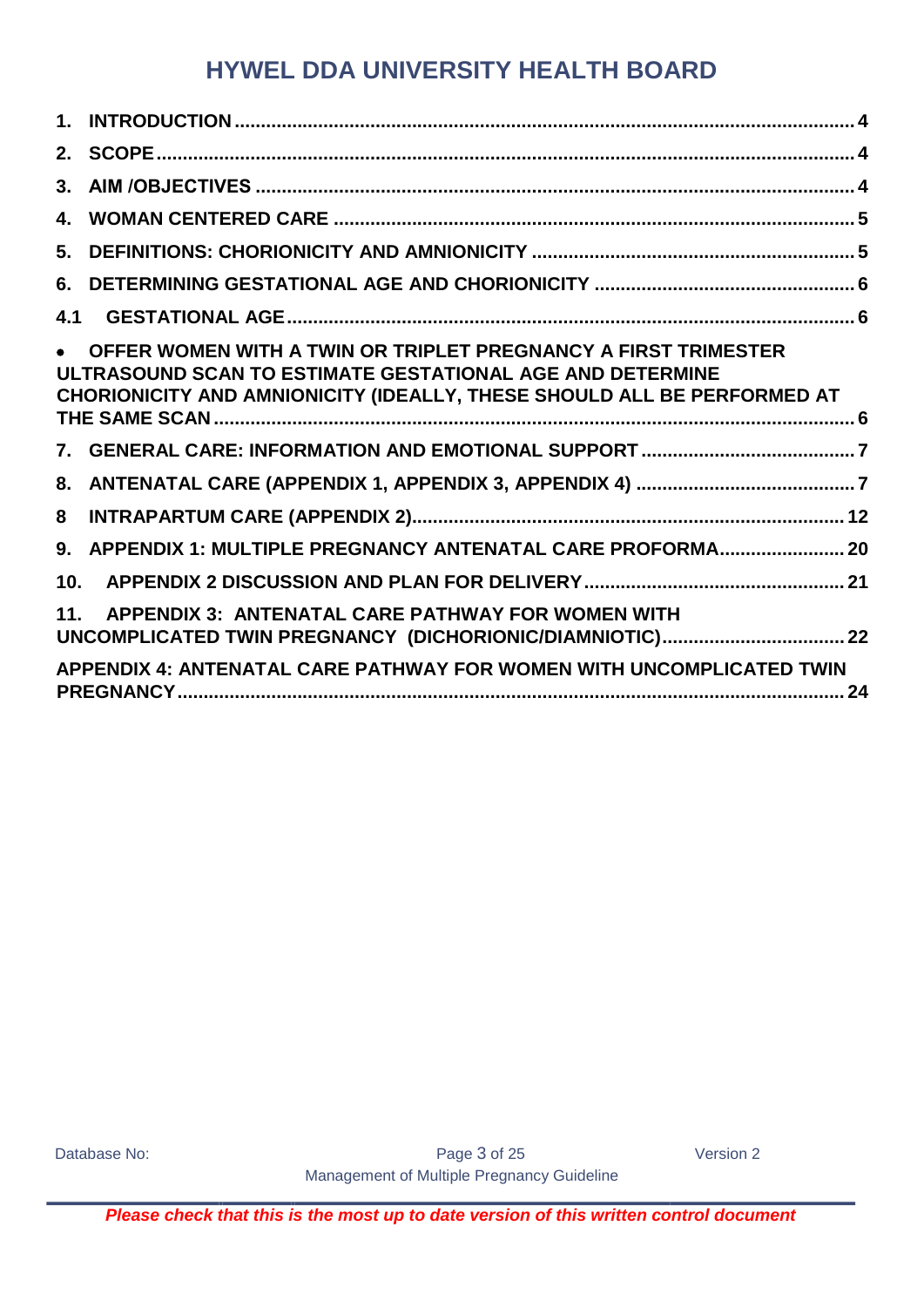#### <span id="page-3-0"></span>**1. INTRODUCTION**

- **All women with multiple pregnancies must be booked under the care of a Consultant.**
- **Women with a triplet pregnancy will be referred to the nearest available Consultant-led Unit with level 3 NICU facilities.**
- **Glangwili General Hospital has SCBU facilities to care for twin babies born at > 34 weeks gestation**
- Twins or triplets occur in approximately 1 in 60 pregnancies (16 in every 1,000 women giving birth in 2015 had a multiple birth), and 3% of live-born babies are from multiple gestations. The incidence of multiple births has risen in the past 30 years. This is due mainly to increasing use of assisted reproduction techniques, including in vitro fertilisation (IVF), and also to changing demographics as women defer pregnancy and twins are more common at later ages (102 in every 1,000 women giving birth in 2015 were aged 45 or over).
- Women with a twin or triplet pregnancy are at higher risk compared with women with a singleton pregnancy. Adverse outcomes are more likely, both for the woman and her babies, during the prenatal and intrapartum periods. Because of this, women need increased monitoring and more contact with healthcare professionals during their pregnancy.
- Assessment and planning start as soon as the twin or triplet pregnancy is detected and continue throughout pregnancy at each antenatal contact. Determining the chorionicity and amnionicity of the pregnancy allows the risk to be stratified and the number of antenatal visits and ultrasound examinations to be planned. It is important that ultrasound surveillance is carefully scheduled to monitor for complications including selective fetal growth restriction, feto-fetal transfusion syndrome (Twin to twin transfusion syndrome) and twin anaemia polycythaemia sequence (TAPS).
- Identifying complications earlier means that decisions can be made promptly about referring the woman to a tertiary level fetal medicine centre. It also informs discussions with women in their second and third trimesters about their hopes and wishes in relation to timing and mode of birth, and the management of the intrapartum period (including fetal monitoring, analgesia and the third stage of labour).

#### <span id="page-3-1"></span>**2. SCOPE**

Health care professionals caring for women with a twin or triplet pregnancy and their families

#### <span id="page-3-2"></span>**3. AIM /OBJECTIVES**

This guideline covers the care that should be offered to women with a twin or triplet pregnancy in addition to the routine care that is offered to all women during pregnancy. It aims to reduce the risk of complications and improve outcomes for women and their babies.

Database No: Notabase No: Notabase Notabase Notabase 2 and the Page 4 of 25 Network 2 Version 2 Management of Multiple Pregnancy Guideline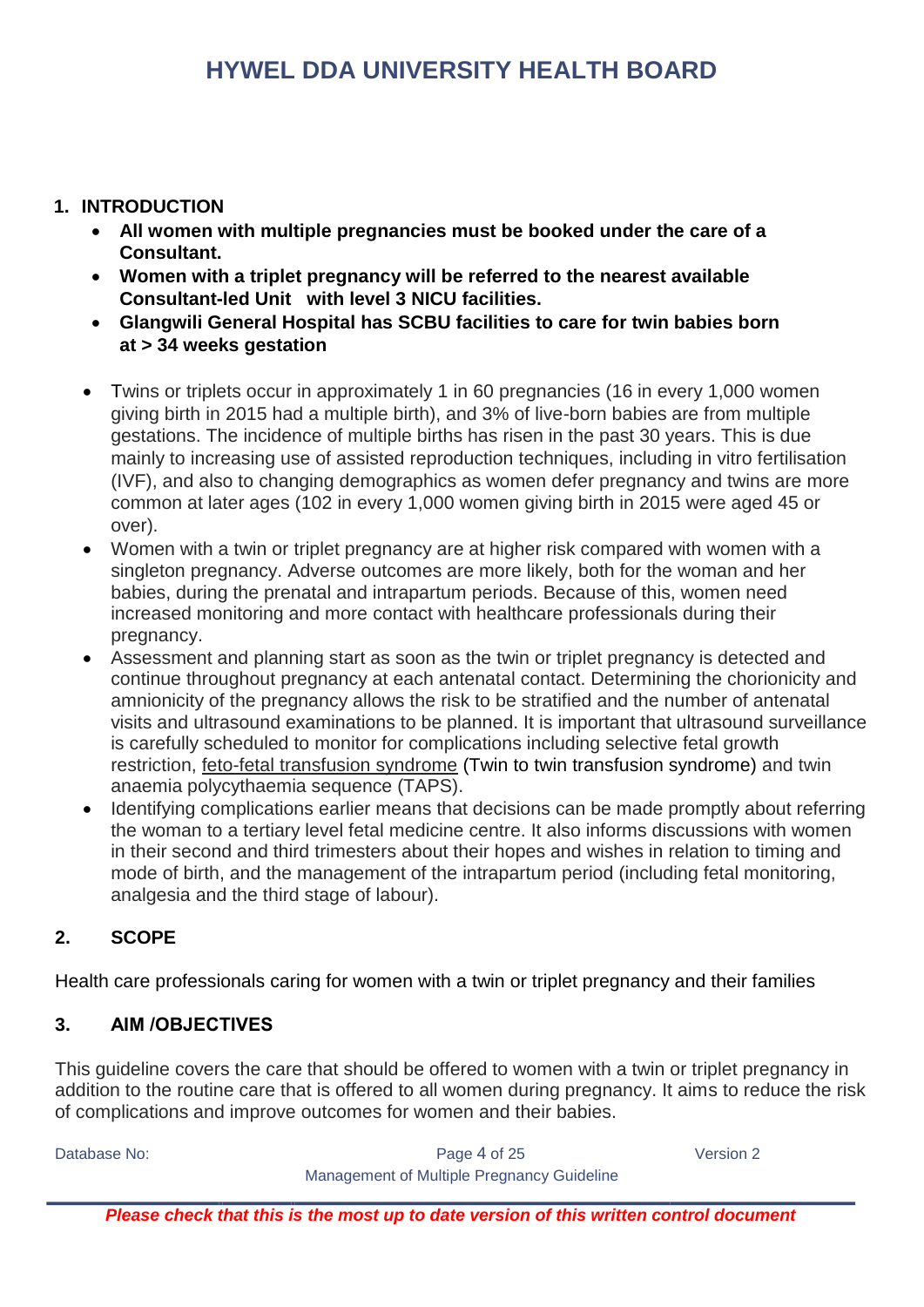#### <span id="page-4-0"></span>**4. WOMAN CENTERED CARE**

- Treatment and care should take into account women's individual needs and preferences. Good communication is essential, supported by evidence-based information, to allow women to reach informed decisions about their care and the care of their babies.
- Follow advice on seeking consent from the Department of Health or Welsh Government if needed. If the woman agrees, families and carers should have the opportunity to be involved in decisions about treatment and care.

#### <span id="page-4-1"></span>**5. DEFINITIONS: CHORIONICITY AND AMNIONICITY**

| <b>Types of Twin Pregnancy</b>          |                                                 |  |  |  |  |  |  |
|-----------------------------------------|-------------------------------------------------|--|--|--|--|--|--|
| Dichorionic diamniotic twins (DCDA)     | Each baby has a separate placenta and amniotic  |  |  |  |  |  |  |
|                                         | sac                                             |  |  |  |  |  |  |
| Monochorionic diamniotic twins (MCDA)   | Both babies share a placenta but have separate  |  |  |  |  |  |  |
|                                         | amniotic sacs.                                  |  |  |  |  |  |  |
| Monochorionic monoamniotic twins (MCMA) | Both babies share a placenta and amniotic sac.  |  |  |  |  |  |  |
|                                         | <b>Types of Triplet Pregnancy</b>               |  |  |  |  |  |  |
| Trichorionic triamniotic triplets       | Each baby has a separate placenta and amniotic  |  |  |  |  |  |  |
|                                         | sac.                                            |  |  |  |  |  |  |
| Dichorionic triamniotic triplets        | One baby has a separate placenta and 2 of the   |  |  |  |  |  |  |
|                                         | babies share a placenta. All 3 babies have      |  |  |  |  |  |  |
|                                         | separate amniotic sacs.                         |  |  |  |  |  |  |
| Dichorionic diamniotic triplets         | One baby has a separate placenta and amniotic   |  |  |  |  |  |  |
|                                         | sac and 2 of the babies share a placenta and    |  |  |  |  |  |  |
|                                         | amniotic sac.                                   |  |  |  |  |  |  |
| Monochorionic triamniotic triplets      | All 3 babies share 1 placenta but each has its  |  |  |  |  |  |  |
|                                         | own amniotic sac.                               |  |  |  |  |  |  |
| Monochorionic diamniotic triplets       | All 3 babies share 1 placenta. One baby has a   |  |  |  |  |  |  |
|                                         | separate amniotic sac and 2 babies share 1 sac. |  |  |  |  |  |  |
| Monochorionic monoamniotic triplets     | All 3 babies share a placenta and amniotic sac. |  |  |  |  |  |  |
|                                         |                                                 |  |  |  |  |  |  |

- **Specialist obstetrician:** An obstetrician with a special interest, experience and knowledge of managing multiple pregnancies, and who works regularly with women with multiple pregnancies.
- **Tertiary level fetal medicine centre:** A regionally commissioned centre with the experience and expertise for managing complicated twin and triplet pregnancies.
- **Zygosity:** Pregnancies are either monozygous (arising from one fertilised egg) or dizygous (arising from two separate fertilised eggs). Monozygous twins are identical; dizygous twins are non-identical.

Database No: Notabase No: Notabase Notabase Notabase 2012 and 2012 and 2012 and 2012 and 2012 and 2013 and 201 Management of Multiple Pregnancy Guideline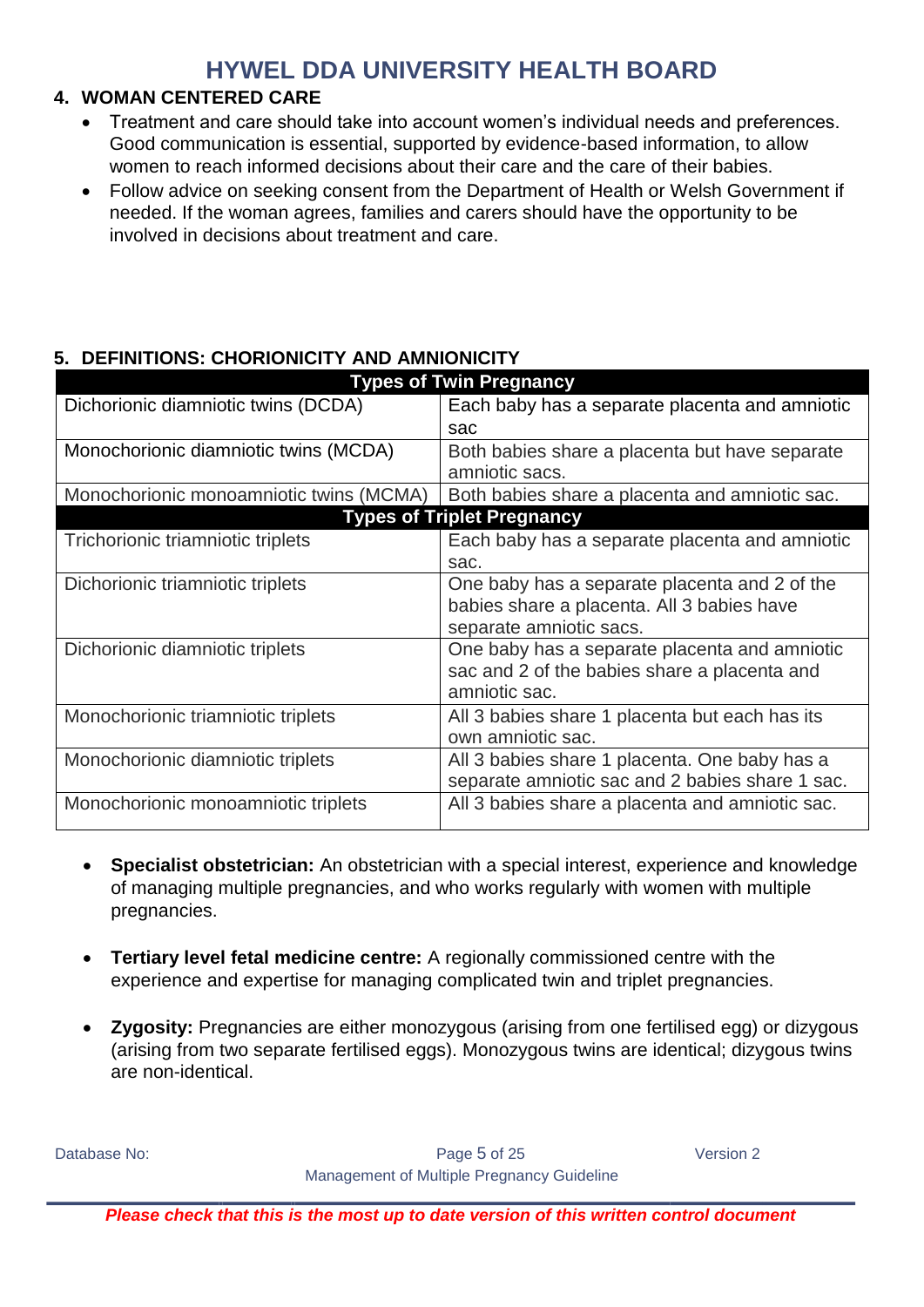#### <span id="page-5-2"></span><span id="page-5-1"></span><span id="page-5-0"></span>**6. Determining gestational age and chorionicity**

#### **4.1Gestational Age**

- Offer women with a twin or triplet pregnancy a first trimester ultrasound scan to estimate gestational age and determine chorionicity and amnionicity (ideally, these should all be performed at the same scan
- Estimate gestational age from the largest baby in a twin or triplet pregnancy to avoid the risk of estimating it from a baby with early growth pathology

#### **4.2Chrionicity and Amnionicity**

- Determine chorionicity and amnionicity at the time of detecting a twin or triplet pregnancy by ultrasound using:
- the number of placental masses
- the presence of amniotic membrane(s) and membrane thickness
- the lambda or T-sign.
- Assign nomenclature to babies (for example, upper and lower, or left and right) in a twin or triplet pregnancy, and document this clearly in the woman's notes to ensure consistency throughout pregnancy.

#### **4.2.1. Presentation after 14+0 weeks**

- If a woman with a twin or triplet pregnancy presents after  $14^{+0}$  weeks, determine chorionicity and amnionicity at the earliest opportunity by ultrasound using all of the following:
	- $-$  the number of placental masses
	- the presence of amniotic membrane(s) and membrane thickness
	- $-$  the lambda or T-sign
	- discordant fetal sex.
- If it is not possible to determine chorionicity or amnionicity by ultrasound at the time of detecting the twin or triplet pregnancy:
	- seek a second opinion from a senior sonographer or refer the woman to a healthcare professional who is competent in determining chorionicity and amnionicity by ultrasound scan as soon as possible.
	- $-$  If it is difficult to determine chorionicity, even after referral (for example, because the woman has booked late in pregnancy), manage the pregnancy as a monochorionic pregnancy until proved otherwise.
	- Provide regular training so that sonographers can identify the lambda or Tsign accurately and confidently. Less experienced sonographers should have support from senior colleagues.
	- Training should cover ultrasound scan measurements needed for women who book after 14+0 weeks and should emphasise that the risks associated with twin and triplet pregnancy are determined by chorionicity and not zygosity.
	- Conduct regular clinical audits to evaluate the accuracy of determining chorionicity and amnionicity.
	- If transabdominal ultrasound scan views are poor because of a retroverted uterus or a high BMI, use a transvaginal ultrasound scan to determine chorionicity and amnionicity.

Database No: Notabase No: Notabase Notabase Notabase 2012 and 2012 and 2012 and 2012 and 2012 and 2013 and 201 Management of Multiple Pregnancy Guideline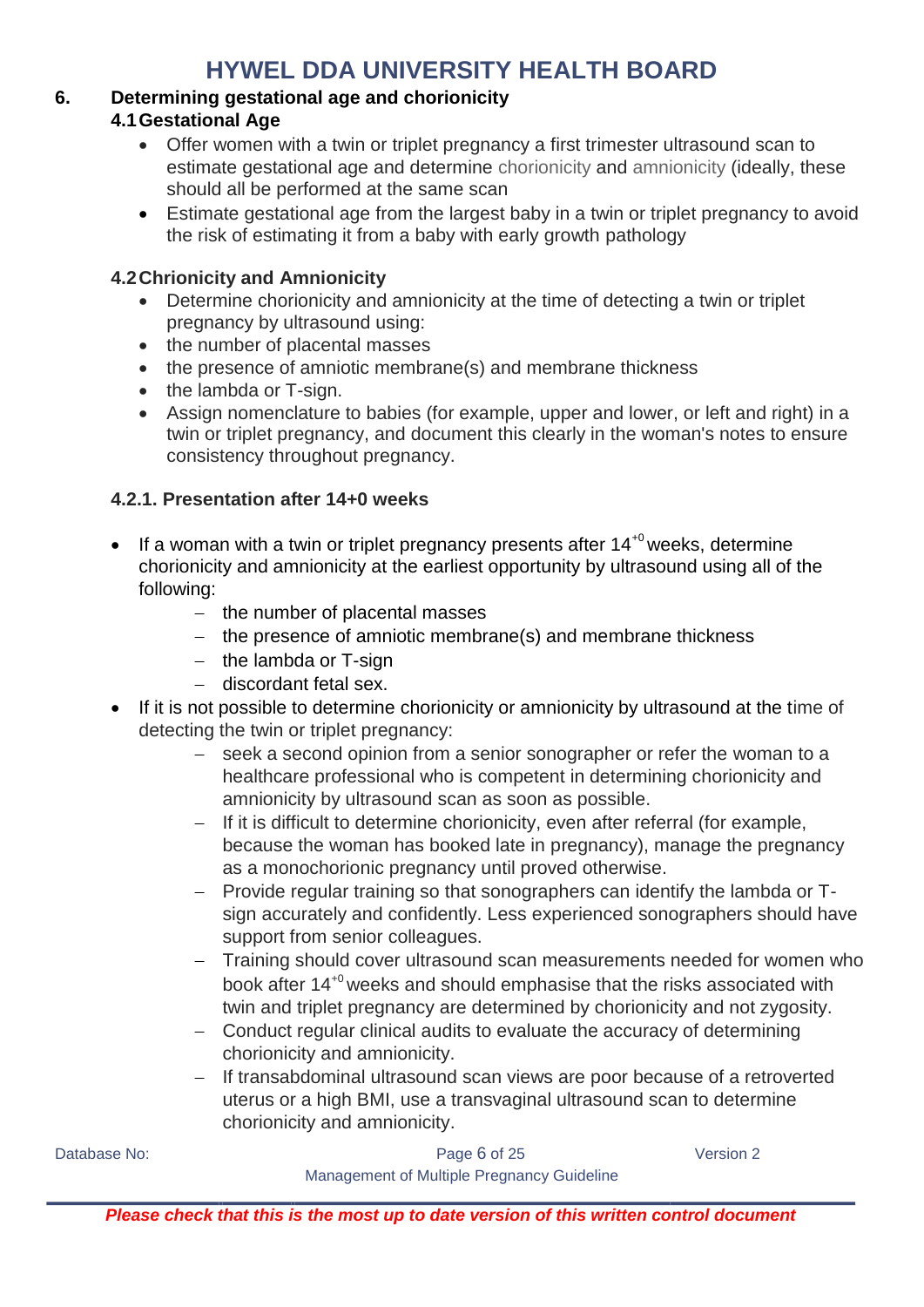- Do not use 3-dimensional (3-D) ultrasound scans to determine chorionicity and amnionicity.

#### <span id="page-6-0"></span>**7. General Care: Information and Emotional Support**

 Explain sensitively the aims and possible outcomes of all screening and diagnostic tests to women with a twin or triplet pregnancy to minimise anxiety

#### **5.1Diet, Lifestyle and Nutritional Supplements**

- Give women with a twin or triplet pregnancy the same advice about diet, lifestyle and nutritional supplements as in routine antenatal care.
- Be aware of the higher incidence of anaemia in women with a twin or triplet pregnancy compared with women with a singleton pregnancy.
- Perform a full blood count at 20 to 24 weeks to identify women with a twin or triplet pregnancy who need early supplementation with iron or folic acid.
- Repeat at 28 weeks as in routine antenatal care.

#### <span id="page-6-1"></span>**8. Antenatal Care (Appendix 1, Appendix 3, Appendix 4)**

- Antenatal clinical care for women with a twin or triplet pregnancy should be provided by a nominated multidisciplinary team consisting of:
	- a core team of named specialist obstetricians, specialist midwives and sonographers, all of whom have experience and knowledge of managing twin and triplet pregnancies
	- an enhanced team for referrals, which should include: a perinatal mental health professional
	- a women's health physiotherapist
	- an infant feeding specialist
	- a dietitian.
- Members of the enhanced team should have experience and knowledge relevant to twin and triplet pregnancies.
- Do not routinely refer all women with a twin pregnancy to the enhanced team but base the decision to refer on each woman's needs. Coordinate clinical care for women with a twin or triplet pregnancy to:
	- minimise the number of hospital visits
	- provide care as close to the woman's home as possible
	- provide continuity of care within and between hospitals and the community.

#### **Women with a triplet pregnancy should be referred to the nearest Obstetric Unit with level 3 NICU facilities**

- The core team should offer information and emotional support specific to twin and triplet pregnancies at their first contact with the woman and provide ongoing opportunities for further discussion and advice including:
	- antenatal and postnatal mental health and wellbeing antenatal nutrition

Database No:  $-$  antenatal nutrition<br>  $Page 7 of 25$  Version 2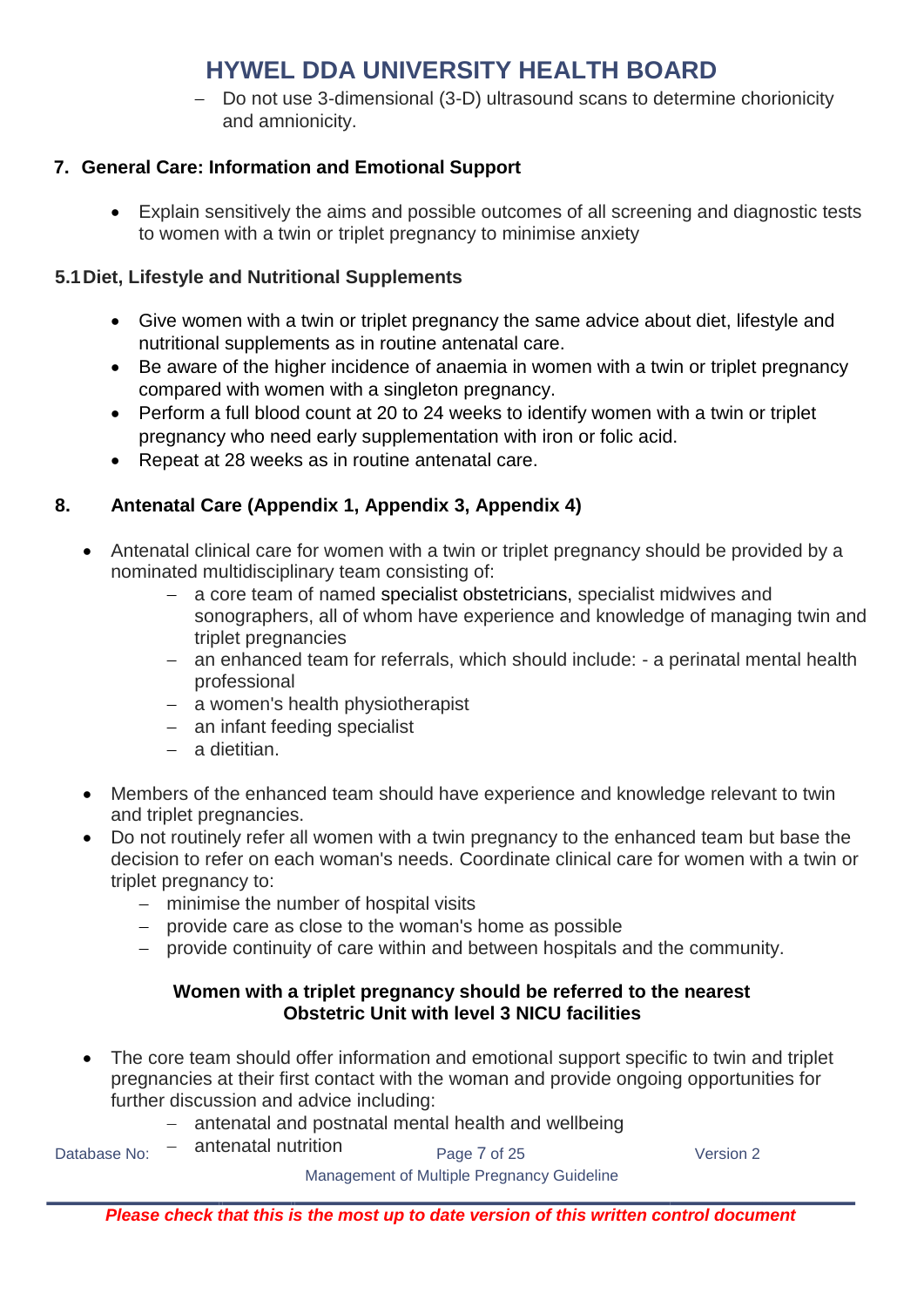- the risks, symptoms and signs of preterm labour and the potential need for corticosteroids for fetal lung maturation
- likely timing of birth and possible modes of birth
- breastfeeding
- parenting

#### **6.1 Fetal Complications: Screening**

- A healthcare professional with experience of caring for women with twin and triplet pregnancies should offer information and counselling to women before and after every screening test.
- Inform women with a twin or triplet pregnancy about the complexity of decisions they may need to make depending on the outcomes of screening, including different options according to the chorionicity and amnionicity of the pregnancy.

#### **6.1.1 Screening for Chromosomal Conditions**

- **Twin Pregnancy:** Offer women with a twin pregnancy information on and screening for Down's syndrome, Edwards' syndrome and Patau's syndrome as outlined in the NHS fetal anomaly screening programme
- **Triplet Pregnancy:** Before offering screening for Down's syndrome, Edwards' syndrome and Patau's syndrome, give women with a triplet pregnancy information about:
	- the greater likelihood of Down's syndrome, Edwards' syndrome and Patau's syndrome in triplet pregnancy
	- the different options for screening
	- the increased false positive rate of screening tests in triplet pregnancy
	- their greater likelihood of being offered invasive testing
	- their greater likelihood of complications of invasive testing
	- the physical risks and psychological implications in the short and long term relating to selective fetal reduction.
- Healthcare professionals who screen for Down's syndrome, Edwards' syndrome and Patau's syndrome in trichorionic triplet pregnancy should:
	- map the fetal positions
	- use nuchal translucency and maternal age to screen for Down's syndrome, Edwards' syndrome and Patau's syndrome when crown–rump length
		- measures from 45.0 mm to 84.0 mm (at approximately  $11^{+2}$  weeks to  $14^{+1}$ weeks)
	- calculate the chance of Down's syndrome, Edwards' syndrome and Patau's syndrome for each fetus.
- Refer women with a dichorionic and monochorionic triplet pregnancy who want to have screening for Down's syndrome, Edwards' syndrome and Patau's syndrome to a tertiary level fetal medicine centre.
- Do not use second trimester serum screening for Down's syndrome in triplet pregnancies.
- Refer women with any type of triplet pregnancy who have a higher chance of Down's syndrome, Edwards' syndrome or Patau's syndrome (use a threshold of 1 in 150) to a fetal medicine specialist in a tertiary-level fetal medicine centre.

Database No: Notabase No: Notabase Notabase Notabase 2 and the Page 8 of 25 Network 2 Version 2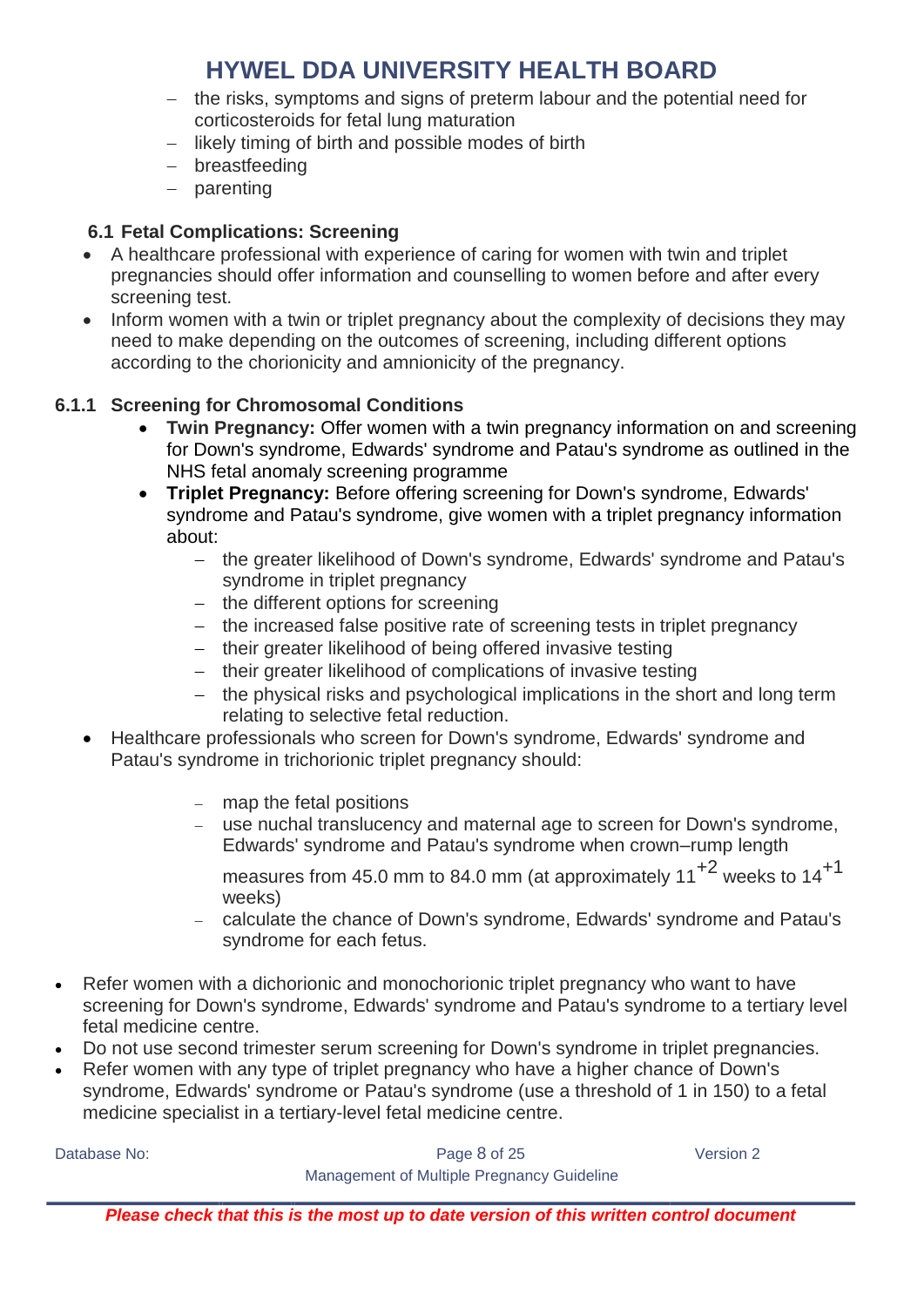#### **6.1.2 Screening for Structural Abnormalities**

- Offer screening for structural abnormalities (such as cardiac abnormalities) in twin and triplet pregnancies as in routine antenatal care.
- Consider scheduling ultrasound scans in twin and triplet pregnancies at a slightly later gestational age than in singleton pregnancies and be aware that the scans will take longer to perform.
- Allow 45 minutes for the anomaly scan in twin and triplet pregnancies (as recommended by FASP).
	- Allow 30 minutes for growth scans in twin and triplet pregnancies.

#### **6.1.3. Screening for Preterm Birth**

- Explain to women and their family members or carers (as appropriate) that:
	- they have a higher risk of spontaneous preterm birth than women with a singleton pregnancy
	- this risk is further increased if they have other risk factors, such as a spontaneous preterm birth in a previous pregnancy.
	- Do not use fetal fibronectin testing alone to predict the risk of spontaneous preterm birth in twin and triplet pregnancy.
	- Do not use home uterine activity monitoring to predict the risk of spontaneous preterm birth in twin and triplet pregnancy.
	- Combining cervical length and fFn/ Partosure may be helpful

#### **6.1.3 Screening for Fetal Growth Restriction and Feto-fetal Transfusion Syndrome in the First Trimester**

- Do not offer women with a twin or triplet pregnancy screening for fetal growth restriction or feto-fetal transfusion syndrome in the first trimester.
- Do not use abdominal palpation or symphysis–fundal height measurements to monitor for fetal growth restriction in a dichorionic twin or trichorionic triplet pregnancy.
- At each ultrasound scan from 24 weeks, offer women with a dichorionic twin or trichorionic triplet pregnancy diagnostic monitoring for fetal weight discordance using 2 biometric parameters and amniotic fluid levels.
- To assess amniotic fluid levels, measure the deepest vertical pocket (DVP) on either side of the amniotic membrane.
- Continue monitoring for fetal weight discordance at intervals that do not exceed:
	- 28 days for women with a dichorionic twin pregnancy
	- 14 days for women with a trichorionic triplet pregnancy.
- Calculate and document estimated fetal weight (EFW) discordance for dichorionic twins using the formula below:
	- (EFW larger fetus − EFW smaller fetus) ÷ EFW larger fetus
	- Calculate and document EFW discordance for trichorionic triplets using the formula below:
		- (EFW largest fetus − EFW smallest fetus) ÷ EFW largest fetus and
- Database No: Particle Term largest fetus − EFW middle fetus) ÷ EFW largest fetus<br>1 Page 9 of 25 Version 2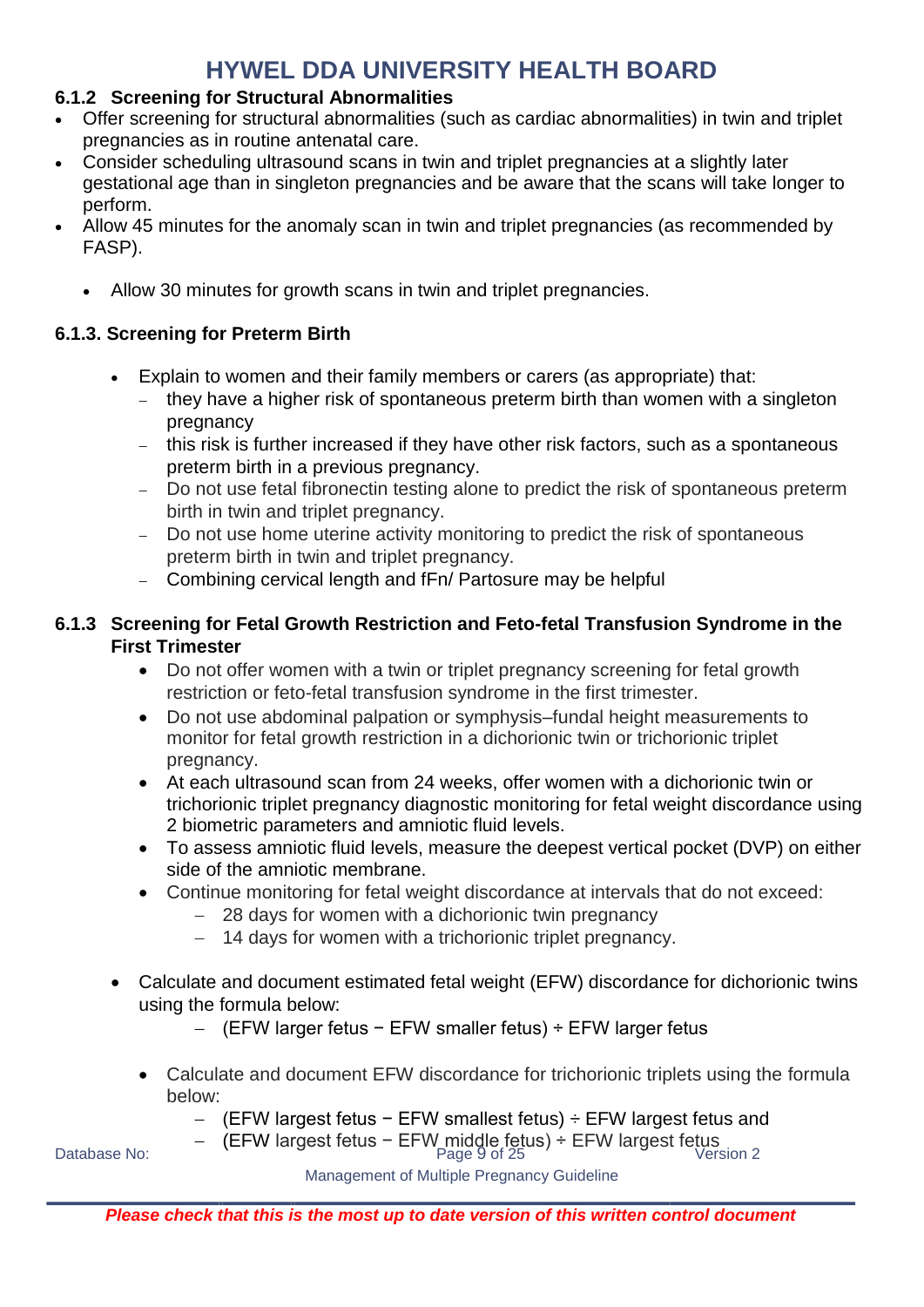- Increase diagnostic monitoring in the second and third trimesters to at least weekly. and include doppler assessment of the umbilical artery flow for each baby, if:
	- there is an EFW discordance of 25% or more and/or
	- the EFW of any of the babies is below the 10th centile for gestational age.
- Refer women with a dichorionic twin or trichorionic triplet pregnancy to a tertiary level fetal medicine centre if there is an EFW discordance of 25% or more and the EFW of any of the babies is below the 10th centile for gestational age because this is a clinically important indicator of selective fetal growth restriction.

#### **6.2Diagnostic Monitoring for Complications of Monochronicity:**

- A monochorionic twin or triplet pregnancy is one in which any of the babies share a placenta and a chorionic (outer) membrane. This includes monochorionic twins and dichorionic and monochorionic triplets.
- Offer women simultaneous monitoring for twin to twin transfusion syndrome, fetal growth restriction and advanced-stage twin anaemia polycythaemia sequence (TAPS) at every ultrasound assessment to monitor effectively for all complications of monochorionicity.
- Explain that the relative likelihood of each complication changes with advancing gestation but that they can all occur at any gestational age.

#### **6.3Feto-fetal Transfusion**

- Offer diagnostic monitoring for twin to twin transfusion syndrome to women with a monochorionic twin or triplet pregnancy. Monitor with ultrasound every 14 days from 16 weeks until birth.
- Use ultrasound assessment, with a visible amniotic membrane within the measurement image, to monitor for twin to twin transfusion syndrome. Measure the DVP depths of amniotic fluid on either side of the amniotic membrane.
- Increase the frequency of diagnostic monitoring for feto-fetal transfusion syndrome in the woman's second and third trimester to at least weekly if there are concerns about differences between the babies' amniotic fluid level (a difference in DVP depth of 6 cm or more). Include doppler assessment of the umbilical artery flow for each baby.
- Refer the woman to a tertiary level fetal medicine centre if feto-fetal transfusion syndrome is diagnosed, based on the following:
	- the amniotic sac of 1 baby has a DVP depth of less than 2 cm and the amniotic sac of another baby has a DVP depth of:
		- over 6 cm before  $20^{+0}$  weeks of pregnancy or
		- over 10 cm from  $20^{+0}$  weeks.
- Refer the woman to her named specialist obstetrician for multiple pregnancy in her second or third trimester for further assessment and monitoring if:
	- $-$  the amniotic sac of 1 baby has a DVP depth in the normal range and the amniotic sac of another baby has a DVP depth of:
	- less than 2 cm or 6 cm or more.

# **6.4 Fetal Growth Restriction in Monochorionic Pregnancy**<br>Database No: *Version 2*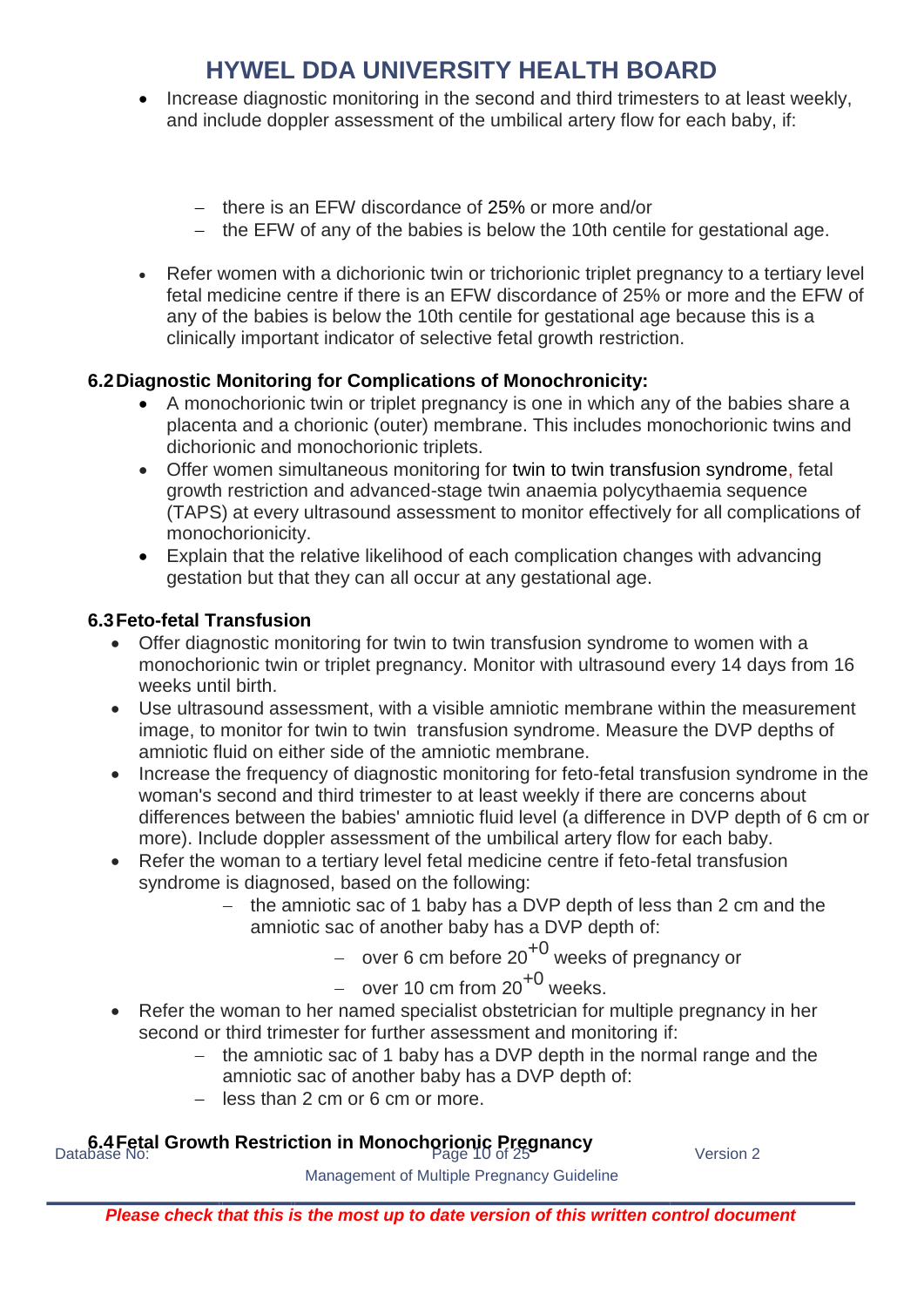- Do not use abdominal palpation or symphysis–fundal height measurements to monitor for fetal growth restriction in women with a monochorionic twin or triplet pregnancy.
- At each ultrasound scan from 16 weeks, offer women with a monochorionic twin or triplet pregnancy diagnostic monitoring for fetal weight discordance using 2 biometric parameters (in addition to amniotic fluid level assessment).
- To assess amniotic fluid levels, measure the DVP on either side of the amniotic membrane.
- Continue monitoring women with a monochorionic twin or triplet pregnancy for fetal weight discordance at intervals that should **not** exceed 14 days.
- Calculate and document EFW discordance in monochorionic twins using the formula below:
	- (EFW larger fetus − EFW smaller fetus) ÷ EFW larger fetus
- The named specialist obstetrician should review the estimated fetal weights of dichorionic and monochorionic triplets and calculate EFW discordance based on their understanding of the implications of chorionicity.
- Increase diagnostic monitoring in the second and third trimesters to at least weekly, and include doppler assessment of the umbilical artery flow for each baby, if:
	- there is an EFW discordance of 25% or more and/or
	- $-$  the EFW of any of the babies is below the 10th centile for gestational age.
- Refer women with a monochorionic twin or triplet pregnancy to a tertiary level fetal medicine centre if there is an EFW discordance of 25% or more and the EFW of any of the babies is below the 10th centile for gestational age because this is a clinically important indicator of selective fetal growth restriction.

#### **6.5Twin Anaemia Polycthemia Sequence (TAPS)**

- Refer to tertiary unit
- Offer weekly ultrasound monitoring for TAPS from 16 weeks of pregnancy using middle cerebral artery peak systolic velocity (MCA-PSV) to women whose pregnancies are complicated by:
	- Twin to twin transfusion syndrome that has been treated by fetoscopic laser therapy or
	- selective fetal growth restriction (defined by an EFW discordance of 25% or more and an EFW of any of the babies below the 10th centile for gestational age).
- For women with a monochorionic pregnancy showing any of the following:
	- cardiovascular compromise (such as fetal hydrops or cardiomegaly)
		- unexplained isolated polyhydramnios
		- abnormal umbilical artery
- Refer to tertiary unit
- Perform ultrasound MCA-PSV measurements to help detect advanced-stage TAPS, and seek management advice immediately from a tertiary level fetal medicine specialist.

#### **6.6Preventing Preterm Birth**

- **DO NOT** offer intramuscular progesterone to prevent spontaneous preterm birth
- **DO NOT** offer the following interventions (alone or in combination) **ROUTINELY** to prevent spontaneous preterm birth in women with a twin or triplet pregnancy:

arabian pessary

Database No: The analytic Page 11 of 25 Version 2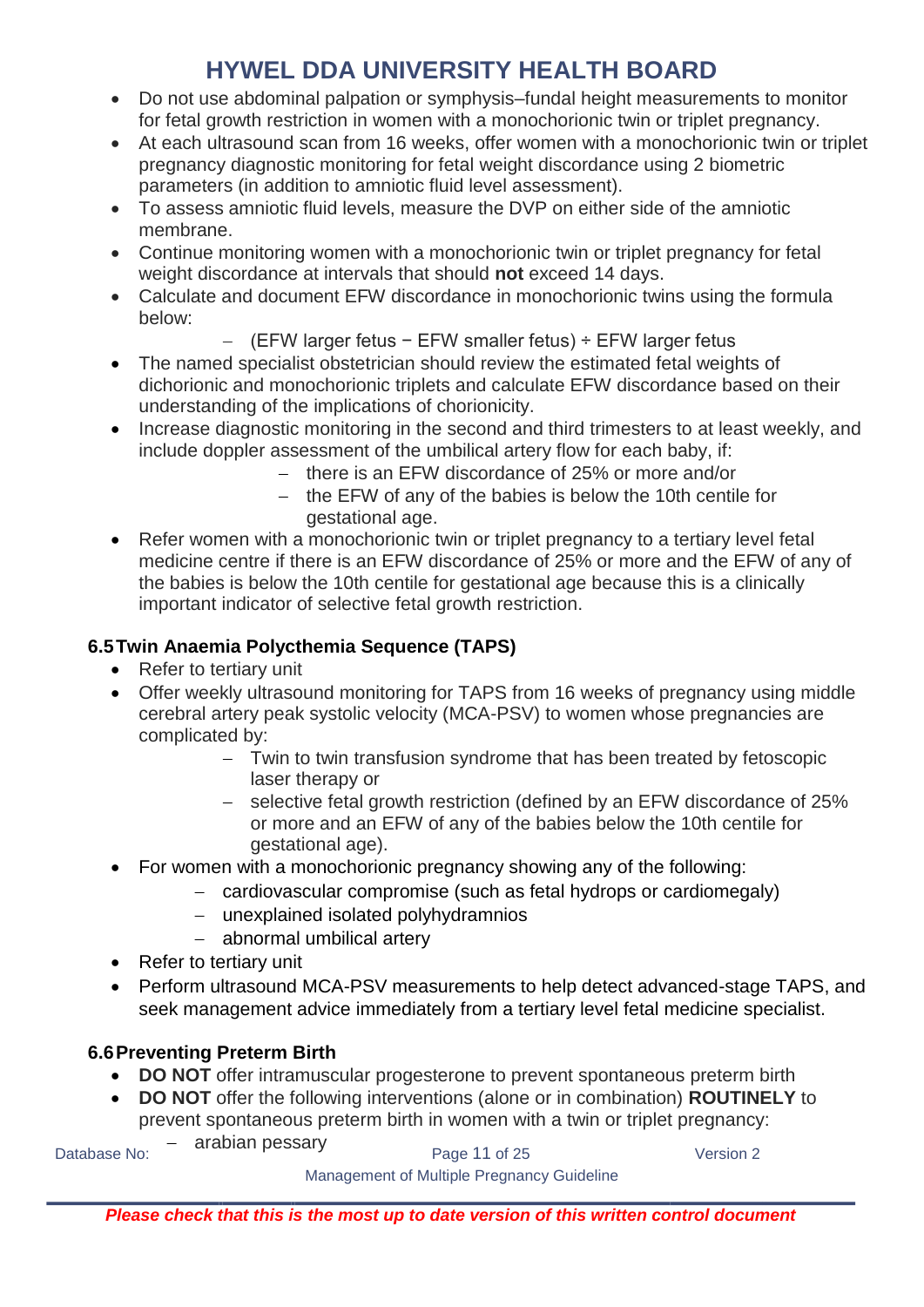- bed rest
- cervical cerclage
- oral tocolytics

#### **6.6.1 Corticosteroids**

- Inform women with a twin or triplet pregnancy of their increased risk of preterm birth and about the benefits of targeted corticosteroids.
- Do not use single or multiple untargeted (routine) courses of corticosteroids in twin or triplet pregnancy.
- Inform women that there is no benefit in using untargeted administration of corticosteroids.

#### **6.7Maternal Complications**

- Measure blood pressure and test urine for proteinuria to screen for hypertensive disorders at each antenatal appointment in a twin and triplet pregnancy.
- Advise women with a twin or triplet pregnancy to take 150mg aspirin at night from 11 weeks until 36 weeks gestation if they have 2 or more of the risk factors in line with Health Board Guidance

#### **7 Indications for Referral to a Tertiary Level Fetal Medicine Centre**

See a Consultant opinion for:

- All triplet pregnancies
- pregnancies with a shared amnion:
	- monochorionic monoamniotic twins dichorionic diamniotic triplets
	- monochorionic diamniotic triplets
	- monochorionic monoamniotic triplets
- Pregnancies complicated by any of the following:
	- Fetal weight discordance (of 25% or more) and an EFW of any of the babies below the 10th centile for gestational age
	- Fetal anomaly (structural or chromosomal)
	- Discordant fetal death
	- Twin to twin transfusion syndrome
	- Twin reverse arterial perfusion sequence (TRAP)
	- Conjoined twins or triplets Suspected TAPS

#### <span id="page-11-0"></span>**8 Intrapartum Care (Appendix 2)**

- Intrapartum care for women with a twin or triplet pregnancy should be provided by a multidisciplinary team of obstetricians and midwives who have experience and knowledge of managing twin and triplet pregnancies in the intrapartum period.
- From 24 weeks in a twin or triplet pregnancy, discuss with the woman (and her family members or carers, as appropriate) her plans and wishes for the birth of her babies.

Database No: Notabase No: Notabase Notabase Notabase 20 Version 2

Management of Multiple Pregnancy Guideline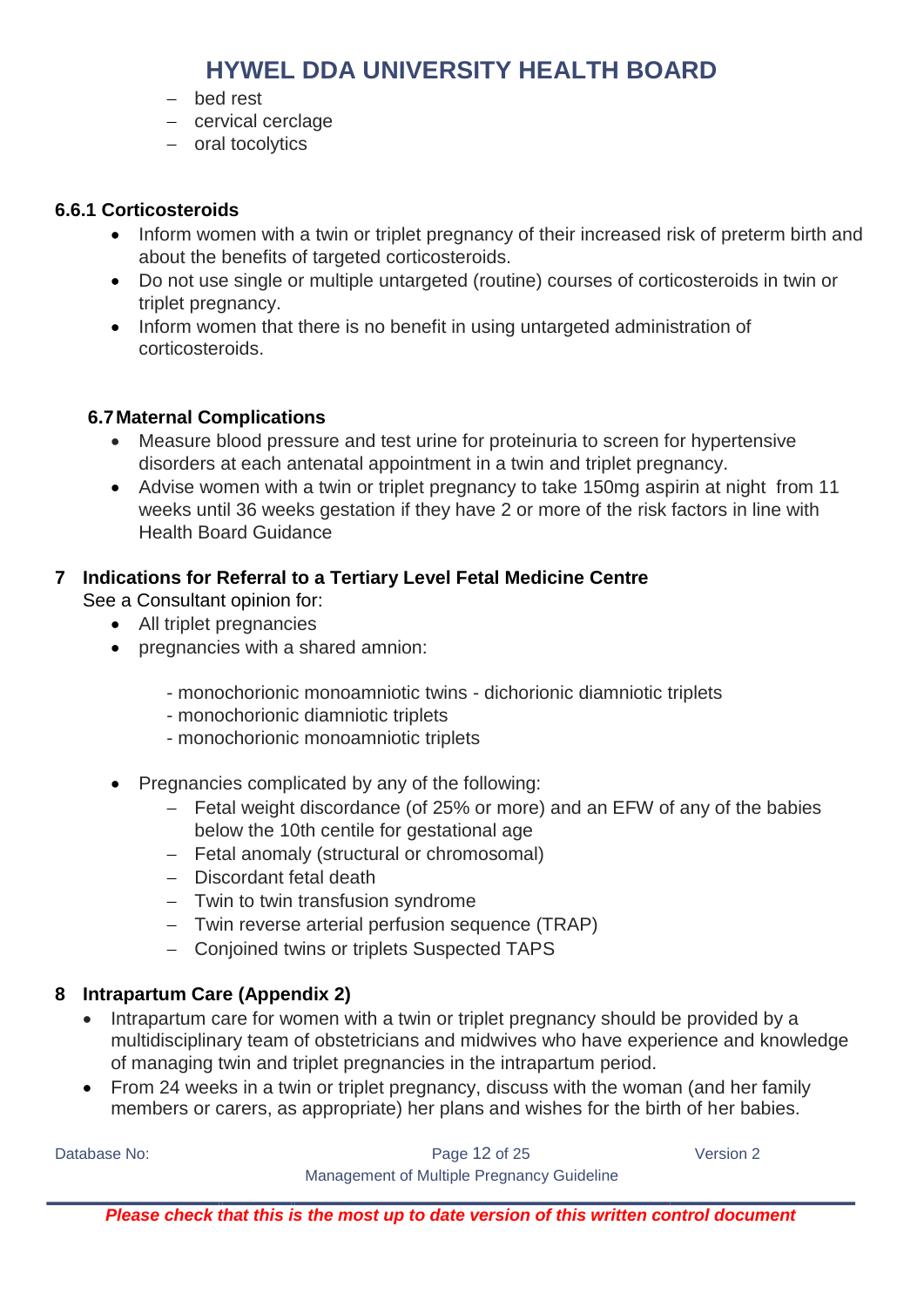- Provide information that is tailored to each woman's pregnancy, taking into account her needs and preferences.
- Revisit these conversations whenever clinically indicated and whenever the woman wants to ensure the following has been discussed by 28 weeks at the latest:
	- place of birth and the possible need to transfer in case of preterm birth
	- $-$  timing and possible modes of birth
	- analgesia during labour (or for caesarean birth)
	- intrapartum fetal heart monitoring
	- management of the third stage of labour.

#### **8.1Timing of Birth: Antenatal Information**

- Explain to women with a twin pregnancy that about 60 in 100 twin pregnancies result in spontaneous birth before 37 weeks.
- Explain to women with a triplet pregnancy that about 75 in 100 triplet pregnancies result in spontaneous birth before 35 weeks.
- Explain to women with a twin or triplet pregnancy that spontaneous preterm birth and planned preterm birth are associated with an increased risk of admission to a neonatal unit.
- Explain to women with an uncomplicated dichorionic diamniotic twin pregnancy that:
	- planned birth from  $37^{+0}$  weeks does not appear to be associated with an increased risk of serious neonatal adverse outcomes and
	- continuing the pregnancy beyond  $37<sup>6</sup>$  weeks increases the risk of fetal death.
- Explain to women with an uncomplicated monochorionic diamniotic twin pregnancy that:
	- planned birth from  $36^{+0}$  weeks does not appear to be associated with an increased risk of serious neonatal adverse outcomes and
	- continuing the pregnancy beyond  $36^{+6}$  weeks increases the risk of fetal death.
	- Explain to women with an uncomplicated monochorionic monoamniotic twin pregnancy that planned birth between  $32^{+0}$  and  $33^{+6}$  weeks does not appear to be associated with an increased risk of serious neonatal adverse outcomes.
	- Also explain that:
		- these babies will usually need to be admitted to the neonatal unit and have an increased risk of respiratory problems
		- continuing the pregnancy beyond 33<sup>+6</sup> weeks increases the risk of fetal death
	- Explain to the woman with a triplet pregnancy that delivery in a level 3 Obstetric Unit with NICU facilities is advised

#### **8.2Planned Birth**

- Offer planned birth at 37 weeks to women with an uncomplicated dichorionic diamniotic twin pregnancy.
- Databas**e And Superior Constructs** Page 13 of 25 Mersion 2 Offer planned birth as follows, after a course of antenatal corticosteroids has been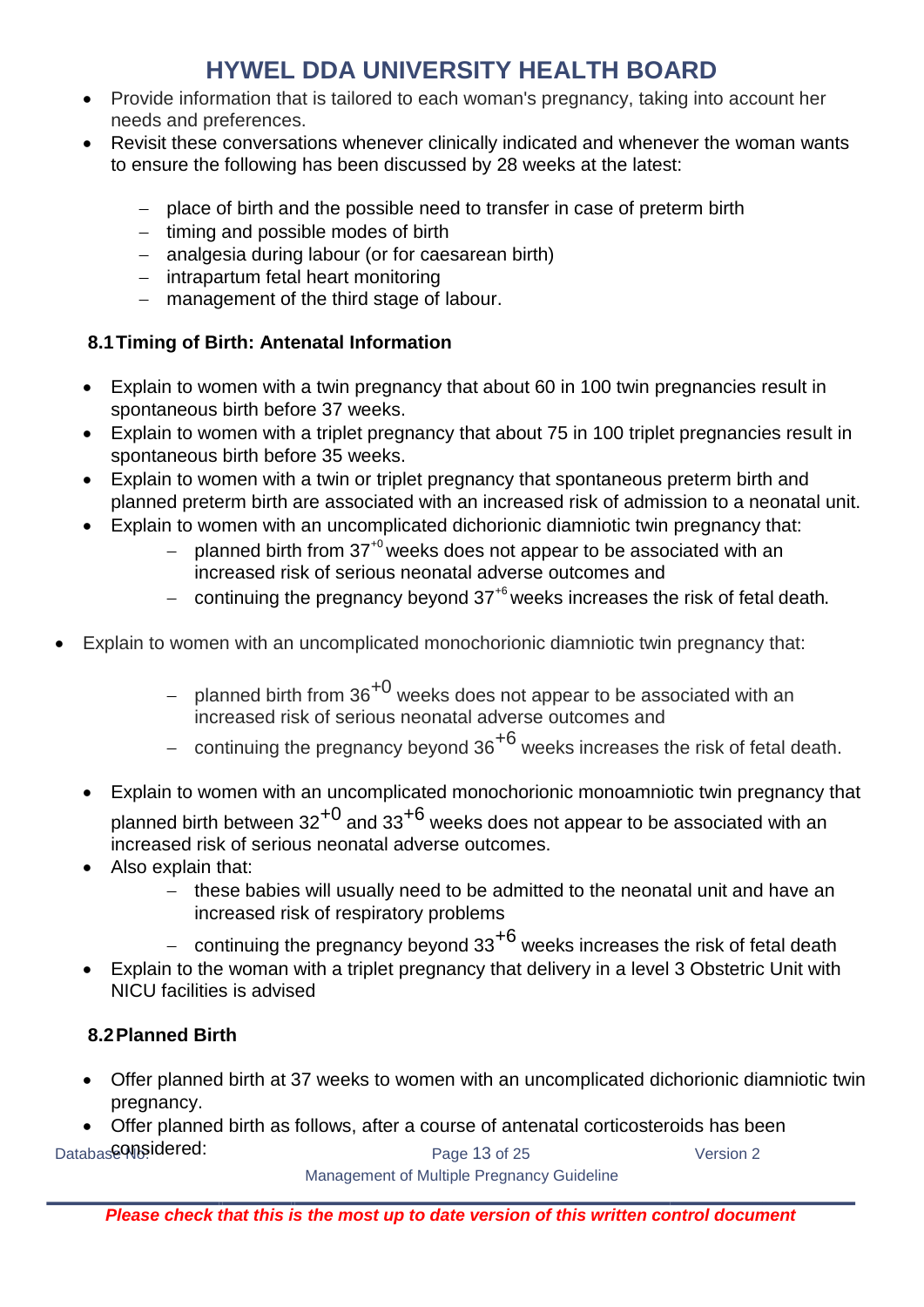- 36 weeks for women with an uncomplicated monochorionic diamniotic twin pregnancy
- between  $32^{+0}$  and  $33^{+6}$  weeks for women with an uncomplicated monochorionic monoamniotic
- Offer an individual assessment to determine the timing of planned birth in women with any of the following:
	- a complicated twin or triplet pregnancy
- For women who **decline** planned birth at the timing recommended offer weekly appointments with the specialist obstetrician. At each appointment, offer an ultrasound scan and perform assessments of amniotic fluid level and doppler of the umbilical artery flow for each baby in addition to fortnightly fetal growth scans

#### **8.3Mode of Birth: Twin pregnancy: dichorionic diamniotic or monochorionic diamniotic**

- Explain to women with an uncomplicated twin pregnancy planning their mode of birth that planned vaginal birth and planned caesarean section are both safe choices for them and their babies if **all** of the following apply:
	- the pregnancy remains uncomplicated and has progressed beyond 32 weeks
	- there are no obstetric contraindications to labour
	- $-$  the first baby is in a cephalic (head-first) presentation
	- there is no significant growth discordance between the twins.
- Explain to women with an uncomplicated twin pregnancy that for women giving birth after 32 weeks:
	- more than a third of women who plan a vaginal birth go on to have a caesarean section
	- almost all women who plan a caesarean section do have one, but a few women have a vaginal birth before caesarean section can be carried out
	- a small number of women who plan a vaginal birth will need an emergency caesarean section to deliver the second twin after vaginal birth of the first twin.
- Offer caesarean section to women if the first twin is not cephalic at the time of planned birth.
- Offer caesarean section to women in established preterm labour between 26 and 32 weeks if the first twin is not cephalic.
- Offer an individualised assessment of mode of birth to women in suspected, diagnosed or established preterm labour before 26 weeks. Take into account the risks of caesarean section and the chance of survival of the babies.

#### **8.3.1 Twin pregnancy: monochorionic monoamniotic**

- Offer a caesarean section to women with a monochorionic monoamniotic twin pregnancy:
	- at the time of planned birth (between  $32^{+0}$  and  $33^{+6}$  weeks) or
	- after any complication is diagnosed in her pregnancy requiring earlier delivery or
	- $-$  if she is in established preterm labour, and gestational age suggests there is a reasonable chance of survival of the babies (unless the first twin is close to vaginal birth and a senior obstetrician advises continuing to vaginal birth).

Database No: Notice and Contract the Cage 14 of 25 Version 2 Management of Multiple Pregnancy Guideline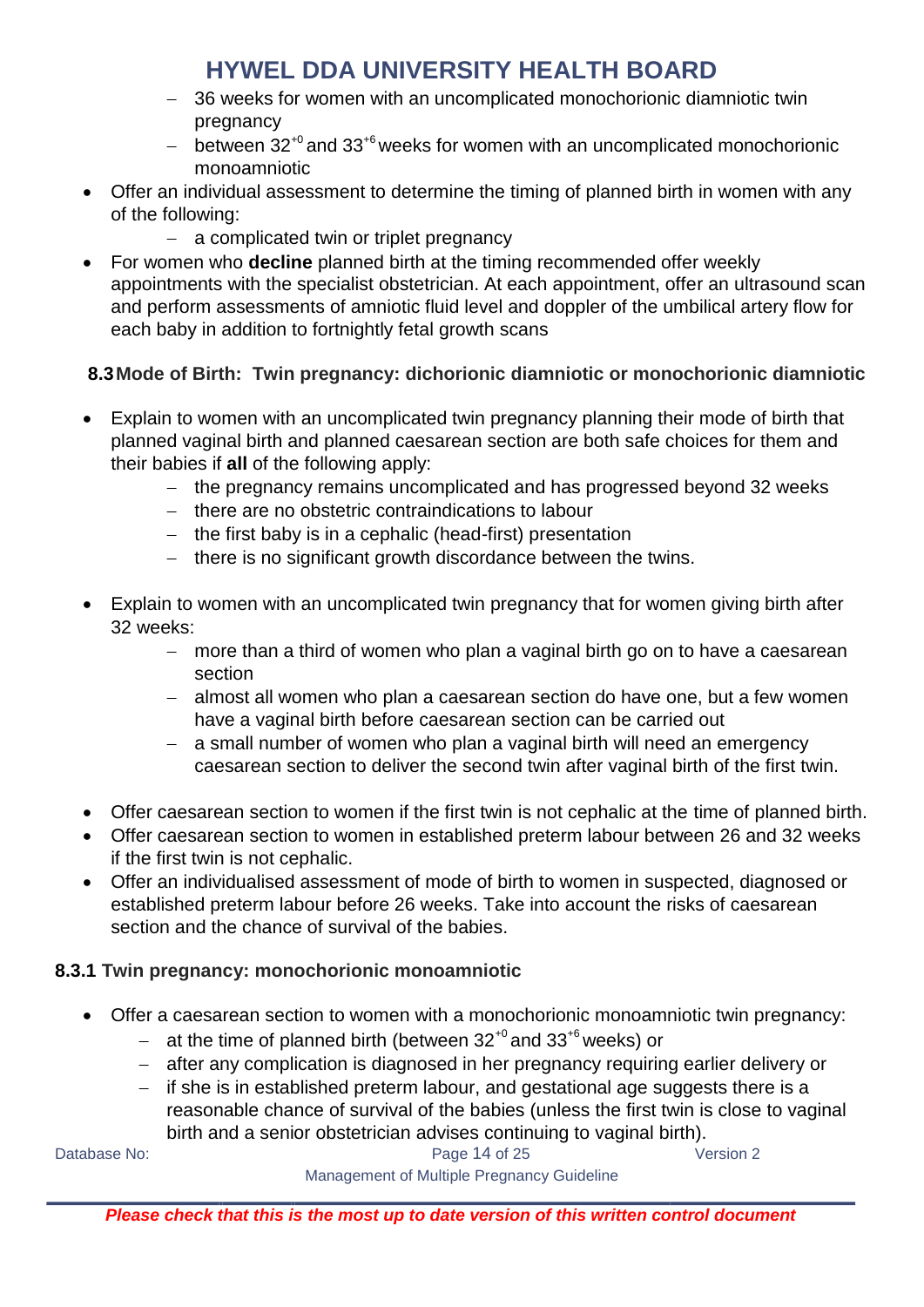#### **8.3.2 Triplet pregnancy**

- Offer a caesarean section to women with a triplet pregnancy:
	- after any complication is diagnosed in her pregnancy requiring earlier delivery and the clinical picture inhibits inutero transfer to an Obstetric Unit with level 3 NICU facilities or
	- $-$  if she is in established preterm labour, and gestational age suggests there is a reasonable chance of survival of the babies.

#### **8.4Fetal monitoring during labour in twin pregnancy: Antenatal Information**

- By 28 weeks of pregnancy, discuss continuous cardiotocography with women with a twin pregnancy and their family members or carers (as appropriate) and address any concerns.
- Explain that the recommendations on cardiotocography are based on evidence from women with a singleton pregnancy because there is a lack of evidence specific to twin pregnancy or preterm babies.
- Explain to the woman that continuous cardiotocography is used to monitor the babies' heartbeats and her labour contractions, and that:
	- $-$  it allows simultaneous monitoring of both babies
	- $-$  it might restrict her mobility
	- normal traces show babies are coping well with labour; if traces are not normal, there will be less certainty about the babies' condition
	- it is normal to see changes to the fetal heart rate pattern during labour and this does not necessarily mean there is a problem
	- findings from the cardiotocograph are used to help make decisions during labour and birth, but these will also be based on her wishes, her condition and that of her babies.

#### **8.4.1 Intrapartum Monitoring**

- Offer continuous cardiotocography to women with a twin pregnancy who are in established labour and are more than 26 weeks pregnant.
- Perform a portable ultrasound scan when established labour starts, to confirm which twin is which, the presentation of each twin, and to locate the fetal hearts.
- Do not offer intermittent auscultation to women with a twin pregnancy who are in established labour and are more than 26 weeks pregnant.
- For women between  $23^{+0}$  and  $25^{+6}$  weeks of pregnancy who are in established labour, involve a senior obstetrician in discussions with the woman and her family members or carers about how to monitor the fetal heart rates
- When carrying out cardiotocography:
	- use dual channel cardiotocography monitors to allow simultaneous monitoring of both fetal hearts
	- document on the cardiotocograph and in the clinical records which cardiotocography trace belongs to which baby
	- monitor the maternal pulse electronically and display it simultaneously on the same cardiotocography trace.

Database No: Notice and the Contract of the Page 15 of 25 Network 2012 19:30:20 Network 2012 19:30:20 Network

*Please check that this is the most up to date version of this written control document*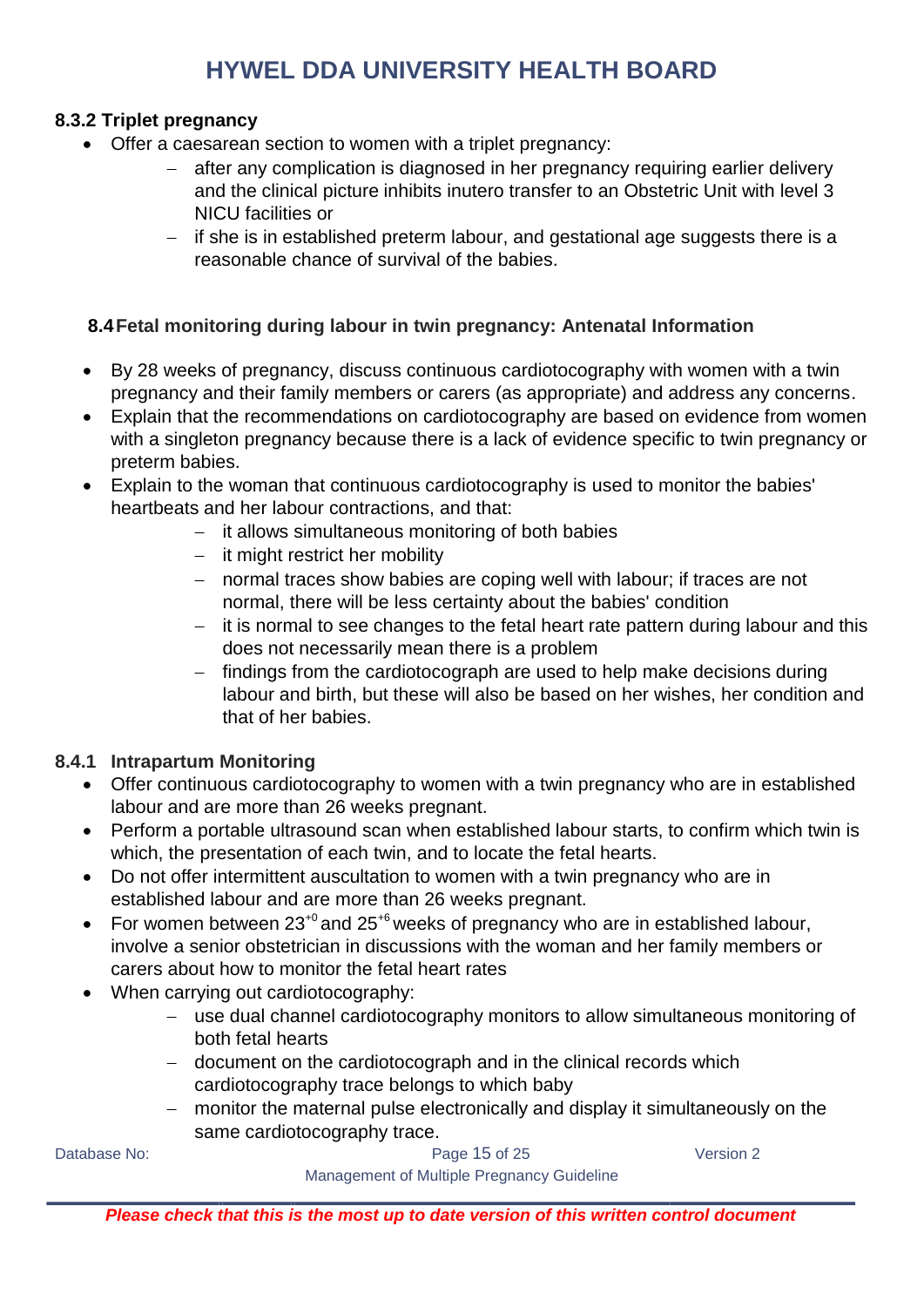- Consider separating the fetal heart rates by 20 beats/minute if there is difficulty differentiating between them.
- Classify and interpret cardiotocography in line with the Health Board's Guideline on Intrapartum Electronic Fetal Monitoring using the Intrapartum CTG Sticker
- Fetal scalp stimulation should **not** be performed in twin pregnancy to gain reassurance after a cardiotocography trace that is categorised as 'pathological'.
- Ensure that a 'fresh eyes' review of the CTG is undertaken at least every two hours and more frequently if concerns arise
- At each systematic assessment, document which cardiotocography trace belongs to which baby
- Be aware of the possibility of monitoring the same baby twice. At each cardiotocography review, ensure that twin synchronicity is not occurring
- If abdominal monitoring is unsuccessful or there are concerns about synchronicity of the fetal hearts:
	- involve a senior obstetrician and senior midwife
	- apply a fetal scalp electrode to the first baby (only after 34 weeks and if there are no contraindications) while continuing abdominal monitoring of the second baby
	- perform a bedside ultrasound scan to confirm both fetal heart rates
	- if monitoring remains unsatisfactory, consider a caesarean section
- If the CTG is classified as suspicious or pathological during established labour:
	- involve the senior obstetrician and senior midwife
		- correct any reversible causes
		- apply a fetal scalp electrode to the first baby (only after 34 weeks and if there are no contraindications) while continuing abdominal monitoring of the second baby
		- assess whether an assisted vaginal birth is an option
	- $-$  if vaginal birth is not an option or cannot be achieved within 20 minutes, offer an immediate caesarean section

#### **8.4.2 After the Birth of the First Baby**

- Check time of delivery
- Ascertain position of twin 2 by USS
- Ensure that CTG is recording twin 2
- Perform external/internal Podalic version/ or an ECV if required. An experienced midwife/ obstetrician should establish and stabilise longitudinal lie
- If the fetal heart is normal:
	- Commence Oxytocin infusion and await contractions as per Oxytocin Administration **Guideline**
	- Careful palpation is essential to detect uterine hyperstimulation or a prolonged uterine contraction. In these circumstances the Oxytocin infusion rate should be stopped immediately and restarted **ONLY WHEN TWIN 2** has a reassuring FHR.

Database No: Notice and Contract the Cage 16 of 25 Version 2 Management of Multiple Pregnancy Guideline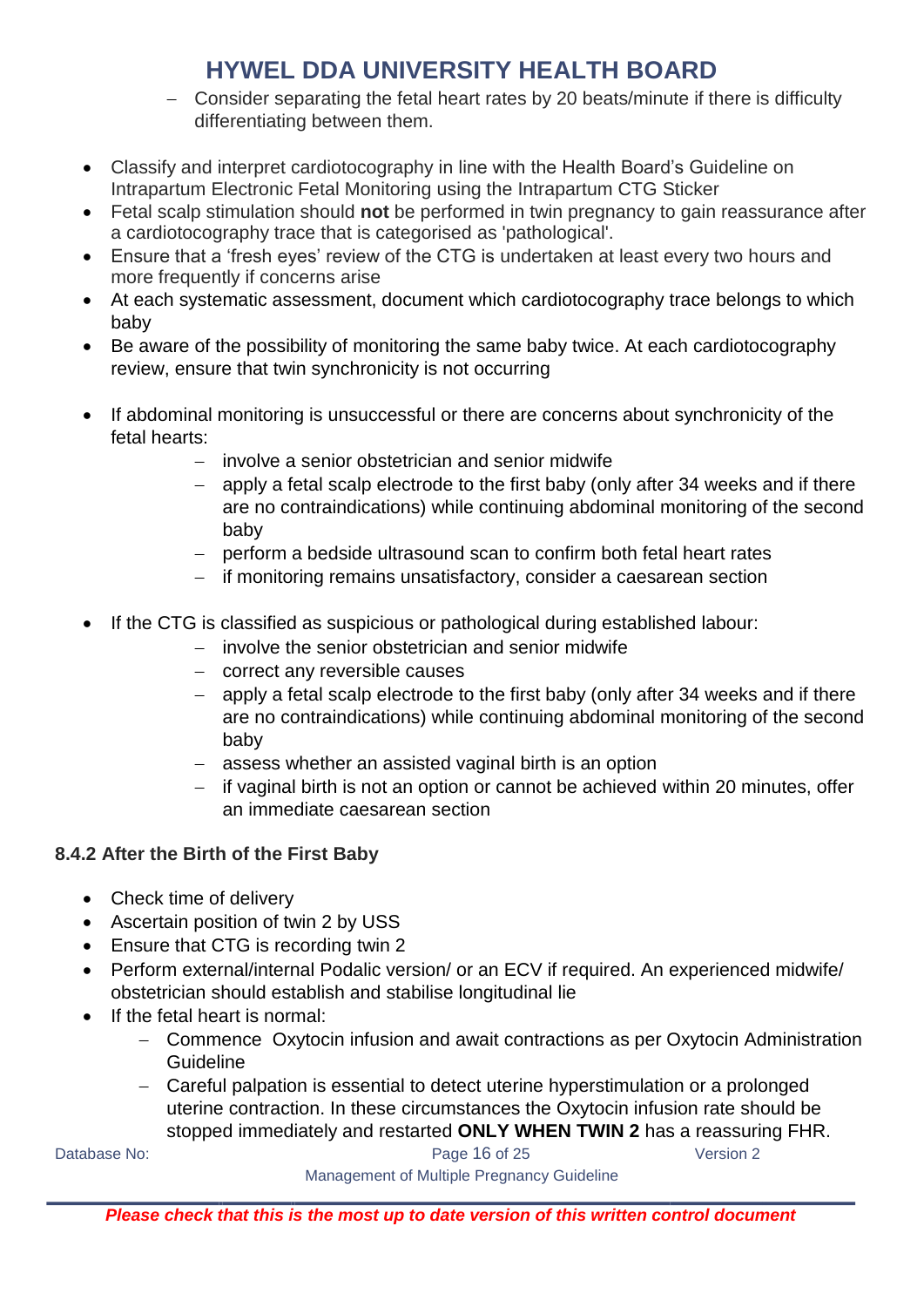- If there are any concerns for fetal wellbeing assess to expedite delivery either by vaginal delivery or caesarean section
- If there are no immediate concerns, reassess progress of second stage for twin 2 assessing uterine activity, descent of presenting part, bleeding
- Continue to monitor the second baby using cardiotocography
- If there is 'suspicious' or 'pathological' cardiotocography, and vaginal birth cannot be achieved within 20 minutes, discuss performing a caesarean section with the woman and her family members or carers.
- After the birth of both babies, consider double clamping the cord to allow umbilical cord blood gases to be sampled.
- Ensure that the samples are correctly labelled for each baby
- Write the results in the Labour and Delivery Record, staple the results in the notes and record on Welsh PAS

#### **8.5Analgesia**

- Discuss options for analgesia and anaesthesia with women (and their family members or carers, as appropriate), whether they are planning a vaginal birth or caesarean section. Ensure this discussion takes place by 28 weeks at the latest.
- Offer an epidural to women with a twin or triplet pregnancy who choose to have a vaginal birth. Explain that this is likely to:
	- improve the chance of success and optimal timing of assisted vaginal birth of all the babies
	- enable a quicker birth by emergency caesarean section if needed.
	- Offer regional anaesthesia to women with a twin or triplet pregnancy who are having a caesarean section.

#### **8.6Management of the Third Stage of Labour**

- Assess the risk of postpartum haemorrhage in women with a twin or triplet pregnancy in the antenatal period and continue throughout labour and the third stage
- Offer each woman an individualised assessment of her risk of postpartum haemorrhage and explain that multiple pregnancy is a risk factor for increased blood loss at delivery.
- By 28 weeks of pregnancy, discuss options for managing the third stage of labour with women with a twin or triplet pregnancy.
- Do **not** offer physiological management of the third stage to women with a twin or triplet pregnancy
- Offer women with a twin or triplet pregnancy active management of the third stage. Explain that it is associated with a lower risk of postpartum haemorrhage. Consider active management of the third stage with additional uterotonics for women who have 1 or more risk factors (in addition to a twin or triplet pregnancy) for postpartum haemorrhage.

#### **8.6.1 Blood Transfusion**

- By 28 weeks of pregnancy, discuss with women with a twin or triplet pregnancy the potential need for blood transfusion, including the need for intravenous access.
- At the start of established labour in women with a twin or triplet pregnancy:

Database No: Notabase No: Notabase Notabase 2 Management of Multiple Pregnancy Guideline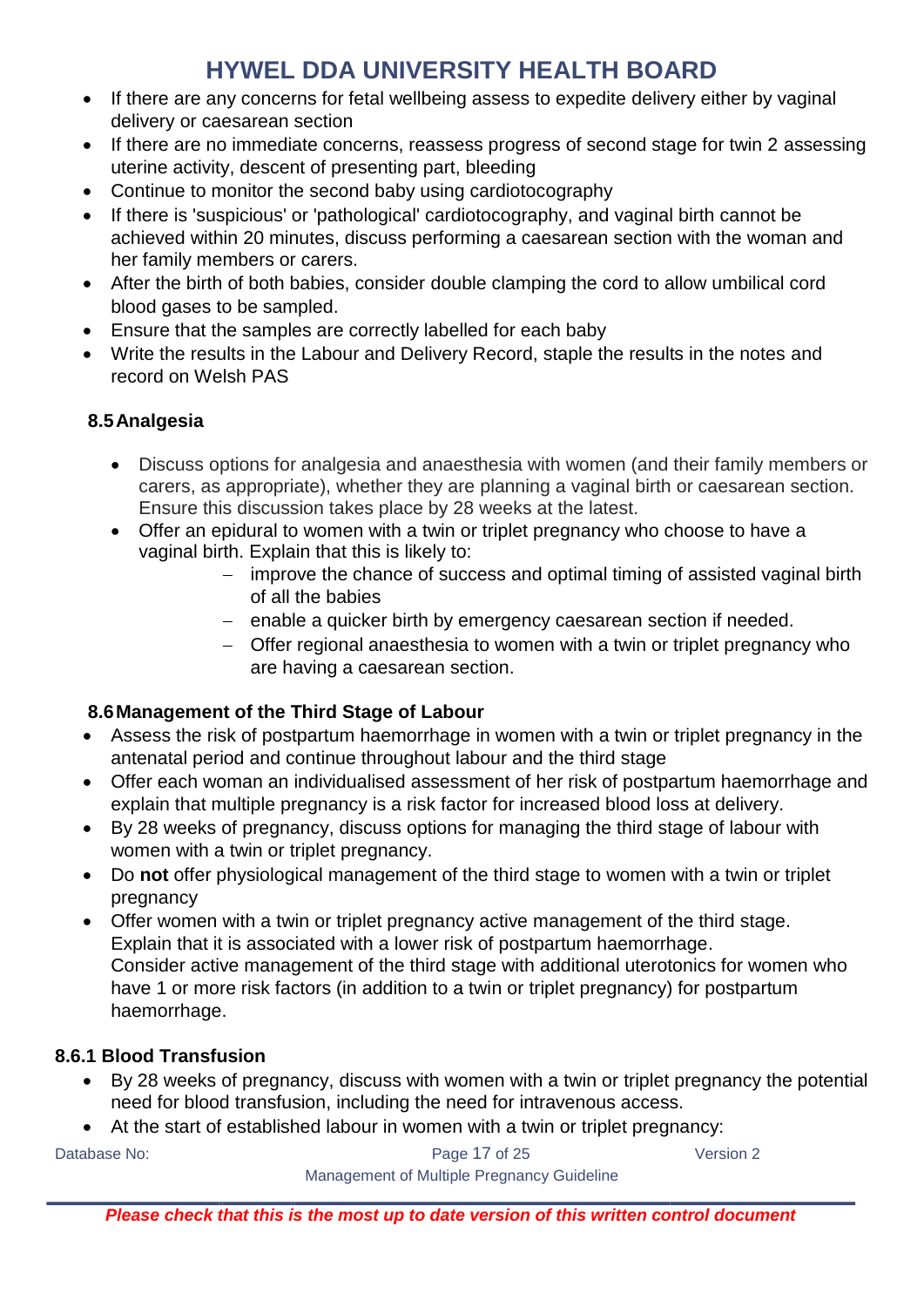- Ensure that intravenous access is available so that prompt blood transfusion and intravenous fluids can be given if needed
- Take a maternal blood sample for a full blood count and group and save.
- Ensure that the appropriate blood transfusion is available for urgent administration.

#### **9. Record Keeping**

- All documentation and risk assessments must be recorded and filed in the All Wales Maternity Handheld Record and ancillary Health Board documentation.
- Complete the Multiple Pregnancy Antenatal Care Plan Proforma, Discussion and Plan for Delivery Proforma
- Care plans are to be inputted onto Welsh PAS.

#### **10. Communication**

- All pregnant women with a multiple pregnancy should be provided with accurate and accessible information about the risks associated with the condition.
- Women should be given the RCOG (2016) patient information leaflet and be given the opportunity to discuss this information:
- https://www.rcog.org.uk/en/patients/patient-leaflets/multiple-pregnancy-having-more-thanone-baby/
- Maternal wishes and concerns should be discussed and documented**.**

#### **11. Auditable Standards**

- Chorioncity and amnionicity of pregnancy determined using ultrasound and documented between 11+0 weeks and 13+6 weeks
- Care by multidisciplinary team
- Care plan recorded specifying the timing of appointments with the multidisciplinary team
- Monitoring and identification of fetal complications
- Women with complicated multiple pregnancy/ triplet pregnancy have a referral to a tertiary unit
- Completion of the Multiple Pregnancy Antenatal Care Proforma
- Completion of the Plan for Delivery, Place of Birth, Final Plan for Timing and Mode of **Delivery**
- Maternal pregnancy complications
- Gestation of birth
- Actual mode of delivery
- Maternal outcome
- Perinatal outcome
- Completion of inutero transfer to tertiary unit if fetal complications or preterm delivery anticipated < 34 weeks gestation

**12 References**

Database No: Notice and Contract the Cage 18 of 25 Version 2 Management of Multiple Pregnancy Guideline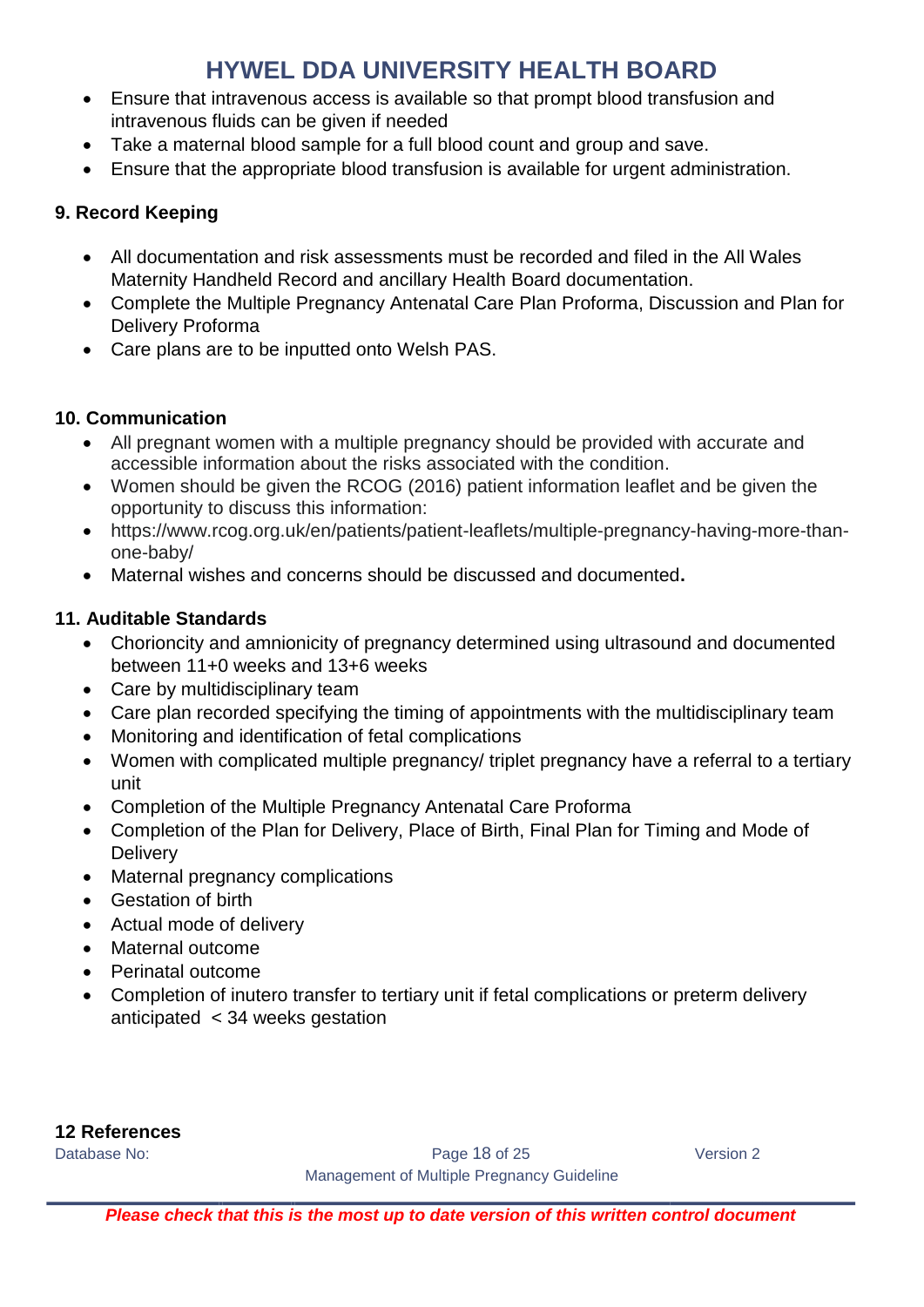• NICE Twin and Triplet Pregnancy (NG137) 2019 [https://www.nice.org.uk/guidance/ng137/resources/twin-and-triplet-pregnancy-pdf-](https://www.nice.org.uk/guidance/ng137/resources/twin-and-triplet-pregnancy-pdf-66141724389829)[66141724389829](https://www.nice.org.uk/guidance/ng137/resources/twin-and-triplet-pregnancy-pdf-66141724389829)

Database No: Notice and Contract the Cage 19 of 25 Version 2 Management of Multiple Pregnancy Guideline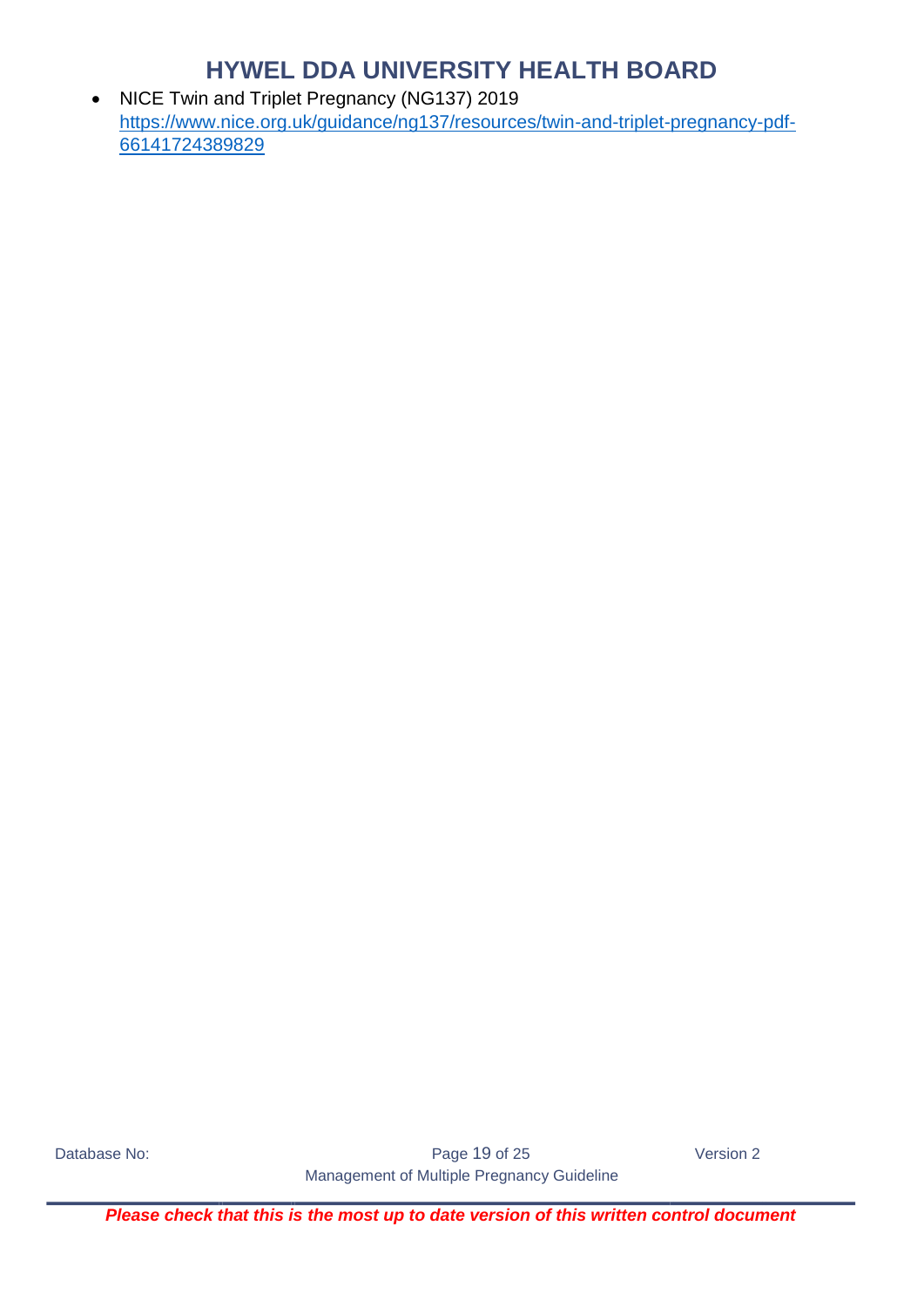#### <span id="page-19-0"></span>**9. APPENDIX 1: Multiple pregnancy antenatal care proforma**

| MULTIPLE PREGNANCY ANTENATAL CARE PROFORMA                                                                                                                                                                  |                    |       |                                                |      |                                   |     |      |             |
|-------------------------------------------------------------------------------------------------------------------------------------------------------------------------------------------------------------|--------------------|-------|------------------------------------------------|------|-----------------------------------|-----|------|-------------|
| <b>Chorionicity &amp; Amnionicity (state):</b>                                                                                                                                                              |                    |       |                                                |      | Fetal demise: Twin 1/Twin 2 Date: |     |      |             |
| (To be determined between 11+2 weeks - 14+1 weeks)<br>Gestation:                                                                                                                                            |                    |       |                                                |      |                                   |     |      |             |
| Twins DC/DA, MC/DA, MC/MA                                                                                                                                                                                   |                    |       |                                                |      |                                   |     |      |             |
| Triplets TC/TA, DC/TA, MC/TA, DC/DA, MC/DA, MC/MA                                                                                                                                                           |                    |       |                                                |      |                                   |     |      |             |
|                                                                                                                                                                                                             |                    |       |                                                |      |                                   |     |      |             |
| <b>Assessment at booking visit</b><br>BP _____/ ______ Urinalysis MSU                                                                                                                                       | Y/N                |       |                                                |      |                                   |     |      |             |
| <b>VTE risk assessment completed</b><br><b>Y</b> / N<br>Discussion on Iron/Folic acid supplements Y/N                                                                                                       |                    |       |                                                |      |                                   |     |      |             |
| Other risk factors and plan of care e.g. chronic hypertension/on aspirin, previous preterm birth                                                                                                            |                    |       |                                                |      |                                   |     |      |             |
| Pre-eclampsia Risk Assessment (tick)                                                                                                                                                                        |                    |       |                                                |      |                                   |     |      |             |
| First pregnancy >12 weeks                                                                                                                                                                                   |                    |       | Hypertensive disease during previous pregnancy |      |                                   |     |      |             |
| Age $\geq 40$ years                                                                                                                                                                                         |                    |       | Type 1 or type 2 diabetes                      |      |                                   |     |      |             |
| Pregnancy interval > 10 years                                                                                                                                                                               |                    |       | Chronic hypertension                           |      |                                   |     |      |             |
| BMI $\geq$ 35 kg/m <sup>2</sup> at first visit                                                                                                                                                              |                    |       | Chronic kidney disease                         |      |                                   |     |      |             |
| Family history of pre-eclampsia -Mother/sister                                                                                                                                                              |                    |       | Autoimmune disease such as SLE/APS             |      |                                   |     |      |             |
| If two or more of the above factors present<br>advise prescription of aspirin 75mg daily                                                                                                                    | Prescribed:<br>Y/N |       | Name                                           | Role | Signed                            |     | Date |             |
| <b>Patient information</b>                                                                                                                                                                                  |                    |       |                                                |      |                                   |     |      |             |
| Pathway of care into notes                                                                                                                                                                                  |                    |       |                                                |      |                                   | Yes |      | No.         |
| 'Multiple Pregnancy' leaflets/booklets given                                                                                                                                                                |                    |       |                                                |      |                                   | Yes |      | No          |
| Invitation to multiple antenatal classes by date                                                                                                                                                            |                    |       |                                                |      |                                   | Yes |      | No          |
| Initial discussion re delivery at booking visit                                                                                                                                                             |                    |       |                                                |      |                                   |     |      | <b>Tick</b> |
| Preterm delivery (risk of preterm delivery, symptoms and signs of preterm labour, mode of delivery if preterm<br>and possible outcomes of pre-term birth, including need to transfer) discussed by 24 weeks |                    |       |                                                |      |                                   |     |      |             |
| Delivery recommended at if still undelivered                                                                                                                                                                |                    |       |                                                |      |                                   |     |      |             |
| Initial thoughts re mode of delivery if twin 1 cephalic                                                                                                                                                     |                    |       | Vaginal delivery                               |      | Caesarean section                 |     |      | Undecided   |
| Signed:<br>Name:                                                                                                                                                                                            |                    | Role: |                                                |      | Date:                             |     |      |             |
| Next visit:<br>Midwife:weeks                                                                                                                                                                                |                    |       |                                                |      | Medical:weeks                     |     |      |             |

Database No: Notabase No: Notabase Notabase Notabase 20 of 25 Version 2 Management of Multiple Pregnancy Guideline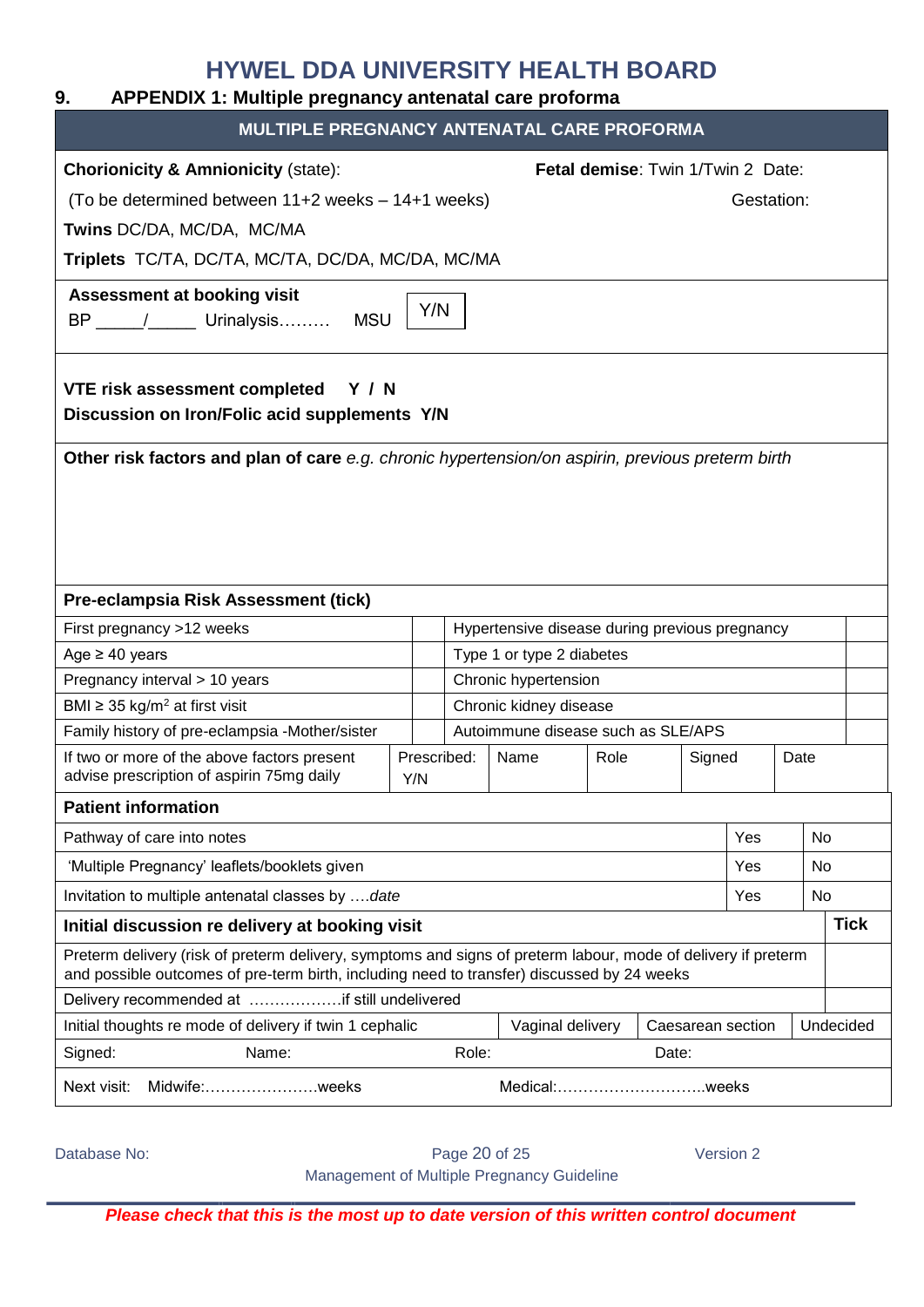#### <span id="page-20-0"></span>**10. APPENDIX 2 Discussion and plan for delivery**

| <b>DISCUSSION AND PLAN FOR DELIVERY</b>                                                                                     |                                                                                                                                       |                       |                          |                                                           |  |  |  |
|-----------------------------------------------------------------------------------------------------------------------------|---------------------------------------------------------------------------------------------------------------------------------------|-----------------------|--------------------------|-----------------------------------------------------------|--|--|--|
| Discussed (by 28 weeks gestation)                                                                                           |                                                                                                                                       |                       |                          |                                                           |  |  |  |
| • Risks and benefits of planned Caesarean section                                                                           |                                                                                                                                       |                       | Date                     |                                                           |  |  |  |
|                                                                                                                             | Risks and benefits of vaginal twin delivery including use of analgesia                                                                |                       |                          |                                                           |  |  |  |
| $\bullet$                                                                                                                   | Process of vaginal delivery – delivery of the second twin – chance of<br>CS for second twin, including management of 3rd stage labour |                       | Gestation                |                                                           |  |  |  |
| • Need for continuous CTG monitoring in labour                                                                              |                                                                                                                                       |                       |                          |                                                           |  |  |  |
| Mode of delivery if very preterm                                                                                            |                                                                                                                                       |                       | <b>Name</b>              |                                                           |  |  |  |
| Induction of labour                                                                                                         |                                                                                                                                       |                       |                          |                                                           |  |  |  |
| <b>Benefits of Corticosteroids</b>                                                                                          |                                                                                                                                       |                       | <b>Signed</b>            |                                                           |  |  |  |
| $\bullet$ Use of 3 <sup>rd</sup> stage syntocinon                                                                           |                                                                                                                                       |                       |                          |                                                           |  |  |  |
|                                                                                                                             |                                                                                                                                       | <b>PLACE OF BIRTH</b> |                          |                                                           |  |  |  |
|                                                                                                                             | Plan to deliver at hospital name advised against home delivery /MLU)                                                                  |                       | Yes / No (please circle) |                                                           |  |  |  |
|                                                                                                                             | Individualised plan of care if birth outside hospital name  main delivery suite being considered:                                     |                       |                          |                                                           |  |  |  |
|                                                                                                                             |                                                                                                                                       |                       |                          |                                                           |  |  |  |
|                                                                                                                             | FINAL PLAN FOR TIMING AND MODE OF DELIVERY                                                                                            |                       |                          |                                                           |  |  |  |
| Timing of delivery -                                                                                                        | xx weeks gestation                                                                                                                    |                       |                          |                                                           |  |  |  |
| Induction of Labour                                                                                                         | Gestation:                                                                                                                            | Date:                 |                          | Induction declined -<br>weekly scans arranged<br>Yes / No |  |  |  |
| <b>Planned CS</b>                                                                                                           | Date:<br>Date of pre-operative<br>Gestation<br>assessment:                                                                            |                       |                          |                                                           |  |  |  |
| Corticosteroids                                                                                                             | Date of first dose:                                                                                                                   |                       | Date of second dose:     |                                                           |  |  |  |
| Mode of delivery if admitted in labour spontaneous<br>labour before planned delivery above (if twin 1 cephalic)<br>$-$ tick | Vaginal delivery:                                                                                                                     |                       | Caesarean section:       |                                                           |  |  |  |
| Date agreed:                                                                                                                | Signed<br>Gestation<br>Name                                                                                                           |                       |                          |                                                           |  |  |  |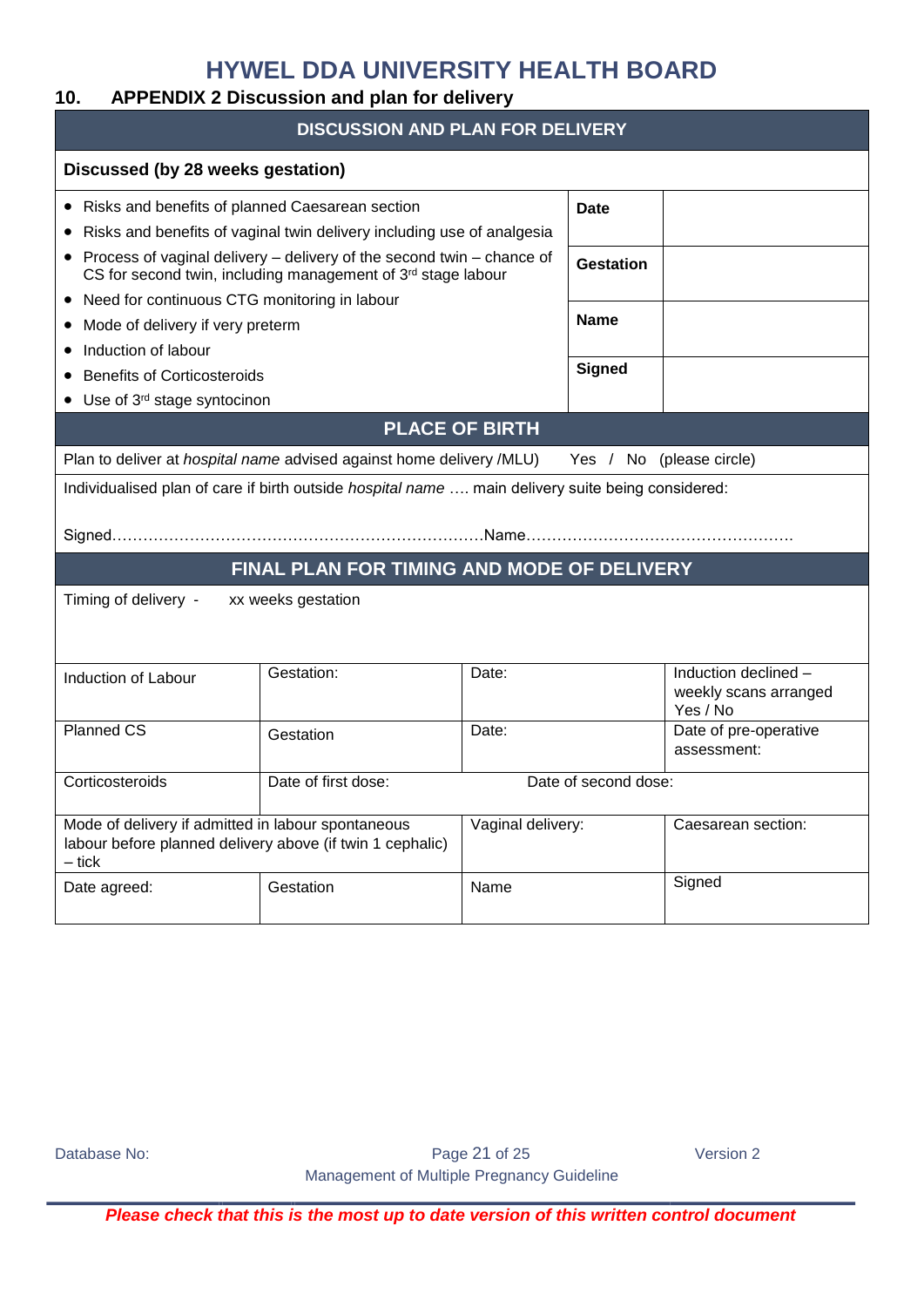# <span id="page-21-0"></span>**TWIN PREGNANCY (Dichorionic/Diamniotic)**<br>The mother should have at least 2 annointments with specialist ( **11. APPENDIX 3: ANTENATAL CARE PATHWAY FOR WOMEN WITH UNCOMPLICATED**

| The mother should have at least 2 appointments with specialist Obstetrician |                                                                                                         |                                                                                                                                                                                                                                                                                                                                                                                      |                                                                                                                                                                                                                                                                                                                                                                                                                                          |  |  |
|-----------------------------------------------------------------------------|---------------------------------------------------------------------------------------------------------|--------------------------------------------------------------------------------------------------------------------------------------------------------------------------------------------------------------------------------------------------------------------------------------------------------------------------------------------------------------------------------------|------------------------------------------------------------------------------------------------------------------------------------------------------------------------------------------------------------------------------------------------------------------------------------------------------------------------------------------------------------------------------------------------------------------------------------------|--|--|
| <b>GESTATION</b>                                                            | <b>MDT CONTACT</b>                                                                                      | <b>ACTION</b>                                                                                                                                                                                                                                                                                                                                                                        | <b>INFORMATION</b>                                                                                                                                                                                                                                                                                                                                                                                                                       |  |  |
| (WEEKS)<br>$6 - 11 + 6$ weeks<br>1 <sup>st</sup> contact with MMW           | ANC - Reviewed by<br>Consultant,<br>sonographer, Multiples<br>Midwife (Multi-<br>disciplinary team MDT) | 1 <sup>st</sup> trimester USS dating scan to<br>determine<br>$\blacktriangleright$<br>Gestation<br>Chorionicity & amnionicity<br>➤<br>Major congenital<br>➤<br>malformation<br>➤<br>Nuchal translucency<br>screening in line with<br><b>NICE</b> guidelines<br>Scan to take place between 11+2<br>weeks and 14+1 weeks)<br>Booking bloods<br>Risk assessment as per booking<br>form. | Parent information pack given on<br>multiple pregnancy and antenatal<br>nutrition discussed<br>Relevant risk factors,<br>Preterm delivery- NNU transitional<br>care cots,<br>Timing and mode of delivery.<br>Fetal assessment scans<br>Information on specialist classes<br>for couples expecting multiple<br>births.<br>Specialist multiple support groups<br>- TWINS TRUST, multiple birth<br>foundation and local multiple<br>groups. |  |  |
| 16 weeks                                                                    | <b>MMW</b><br>Venue: Midwife led clinic                                                                 | BP and urinalysis<br><b>Health Visitor referral</b>                                                                                                                                                                                                                                                                                                                                  | Discuss and record blood test<br>results                                                                                                                                                                                                                                                                                                                                                                                                 |  |  |
| 20 weeks                                                                    | ANC MDT review                                                                                          | Anomaly scan, (18-21 weeks)<br>BP and urinalysis                                                                                                                                                                                                                                                                                                                                     | Discuss anomaly scan report.<br>Discuss parentcraft classes and<br>book if wanted.<br>Review scan for IUGR                                                                                                                                                                                                                                                                                                                               |  |  |
| 24 weeks                                                                    | <b>ANC MDT review</b>                                                                                   | Fetal assessment scan<br>Bp and urinalysis<br><b>Blood for FBC</b><br>MAT B 1 (any time after 20 week<br>scan)                                                                                                                                                                                                                                                                       | Discuss scan report<br>Assess for experienced enhanced<br>team referral e.g. physio, mental<br>health etc.<br>Review scan for IUGR                                                                                                                                                                                                                                                                                                       |  |  |
| 26 weeks                                                                    | <b>MMW</b><br>Midwife led clinic/home<br>visit                                                          | BP and urinalysis<br>Mental health assessment                                                                                                                                                                                                                                                                                                                                        | Discuss importance of fetal<br>movements and contact numbers.<br>Discuss any anxieties - re pending<br>life change, demands of two or<br>more babies and coping<br>strategies.<br>The effects on relationships.<br>Post-natal depression<br>Review scan for IUGR<br>Discuss timing and mode of<br>delivery- give date for induction or<br>elective LSCS                                                                                  |  |  |
| 28 weeks                                                                    | <b>ANC MDT Review</b>                                                                                   | Fetal assessment scan<br>BP and urinalysis<br>Bloods for Hb and antibodies<br>Offer routine anti-D prophylaxis if<br>required                                                                                                                                                                                                                                                        | Discuss scan report<br>Discuss breastfeeding checklist<br>Discuss use of syntocinon in 3rd<br>stage labour                                                                                                                                                                                                                                                                                                                               |  |  |
| 30 weeks                                                                    | <b>MMW</b><br>Home visit                                                                                | BP and urinalysis                                                                                                                                                                                                                                                                                                                                                                    | Discuss labour, birth and coping<br>strategies (birth plan)<br>Breastfeeding /postnatal care<br>information                                                                                                                                                                                                                                                                                                                              |  |  |
| 32 weeks<br>Database No:                                                    | <b>ANC MDT Review</b>                                                                                   | Fetal assessment scan<br>BP and urinalysis<br>Bloods for Hb<br>Page 22 of 25                                                                                                                                                                                                                                                                                                         | Discuss scan report<br>Discuss Vitamin K prophylaxis<br>Newborn screening tests<br>Version 2                                                                                                                                                                                                                                                                                                                                             |  |  |

Management of Multiple Pregnancy Guideline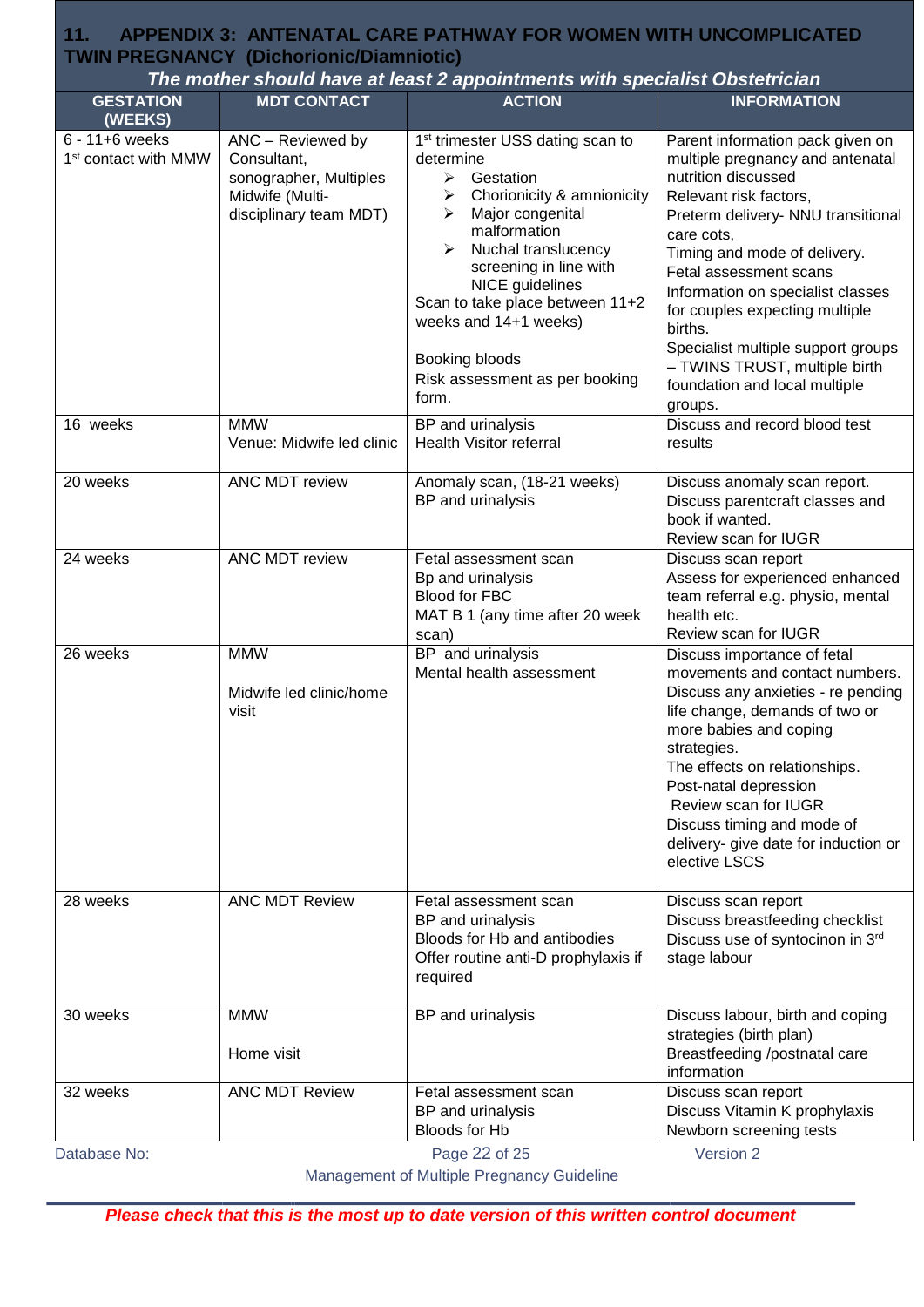|          |                                  | Document plan in hand held<br>notes                                                                                                    | Discuss timing and mode of<br>delivery- give date for induction or<br>elective LSCS<br>Discuss and agree birth plan                                                                                                     |
|----------|----------------------------------|----------------------------------------------------------------------------------------------------------------------------------------|-------------------------------------------------------------------------------------------------------------------------------------------------------------------------------------------------------------------------|
| 34 weeks | <b>MMW</b><br>Midwife led clinic | BP and urinalysis                                                                                                                      | Discuss fetal movements, signs of<br>labour and contact numbers.<br>Discuss any anxieties and<br>postnatal depression.<br>Advise re postnatal care provision<br>from MMW                                                |
| 36 weeks | <b>ANC MDT Review</b>            | Fetal assessment scan<br>BP and urinalysis.<br>Visit delivery suite if an option for<br>the unit                                       | Visit delivery suite, NNU and<br>transitional care if wishes.<br>Discuss scan report and any<br>concerns<br>Discuss Induction process or<br><b>LSCS</b> procedure<br>Plan for delivery at 37 weeks if not<br>delivered. |
| 37 weeks | <b>MMW</b><br>Midwife led clinic | BP and urinalysis<br>If planned delivery declined<br>weekly appointments with scans<br>with specialist obstetrician until<br>delivered | Plan for delivery at 37 weeks if not<br>delivered.                                                                                                                                                                      |

Database No: Notabase No: Notabase Notabase Notabase 23 of 25 Version 2 Management of Multiple Pregnancy Guideline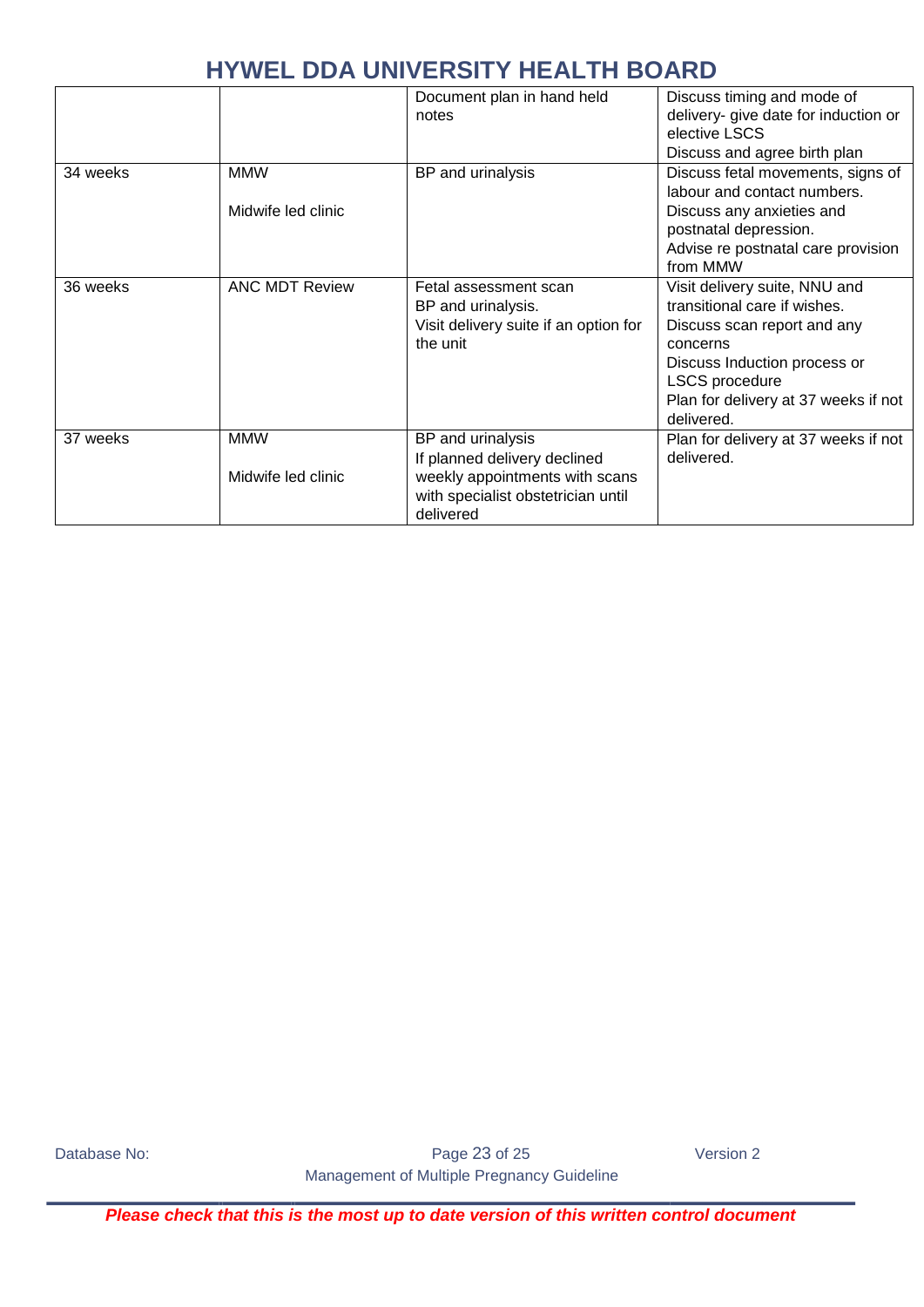#### <span id="page-23-0"></span>**APPENDIX 4: ANTENATAL CARE PATHWAY FOR WOMEN WITH UNCOMPLICATED TWIN**

**PREGNANCY (Monochorionic Diamniotic)**

#### *The mother should have at least 2 appointments with specialist Obstetrician*

| <b>GESTATION</b><br>(WEEKS)                                      | <b>MDT CONTACT</b>                                                                                   | <b>ACTION</b>                                                                                                                                                                                                                                                                                                                                                                                 | <b>INFORMATION</b>                                                                                                                                                                                                                                                                                                                                                                                                                          |
|------------------------------------------------------------------|------------------------------------------------------------------------------------------------------|-----------------------------------------------------------------------------------------------------------------------------------------------------------------------------------------------------------------------------------------------------------------------------------------------------------------------------------------------------------------------------------------------|---------------------------------------------------------------------------------------------------------------------------------------------------------------------------------------------------------------------------------------------------------------------------------------------------------------------------------------------------------------------------------------------------------------------------------------------|
| $6 - 11 + 6$ weeks<br>1 <sup>st</sup> contact with<br><b>MMW</b> | ANC - Reviewed by<br>Consultant, sonographer,<br>Multiples Midwife (Multi-<br>disciplinary team MDT) | 1 <sup>st</sup> trimester USS dating scan<br>to determine<br>$\blacktriangleright$<br>Gestation<br>Chorionicity &<br>➤<br>amnionicity<br>Major congenital<br>➤<br>malformation<br>Nuchal translucency<br>≻<br>screening in line with<br>NICE guidelines<br>Scan to take place between<br>between 11+2 weeks and<br>$14+1$ weeks)<br>Booking bloods<br>Risk assessment as per<br>booking form. | Parent information pack given on<br>multiple pregnancy and antenatal<br>nutrition discussed<br>Relevant risk factors, TTTS.<br>Preterm delivery- NNU transitional<br>care cots,<br>Timing and mode of delivery.<br>Fetal assessment scans<br>Information on specialist classes for<br>couples expecting multiple births.<br>Specialist multiple support groups -<br>TWINS TRUST, multiple birth<br>foundation and local multiple<br>groups. |
| 16 weeks                                                         | ANC MDT review                                                                                       | BP and urinalysis, USS<br><b>Health Visitor referral</b><br>Fetal assessment scan                                                                                                                                                                                                                                                                                                             | Discuss and record blood test<br>results<br>Reviews scan for TTTS and IUGR                                                                                                                                                                                                                                                                                                                                                                  |
| 18 weeks                                                         | <b>ANC MDT review</b>                                                                                | BP and urinalysis, USS<br>Fetal assessment scan                                                                                                                                                                                                                                                                                                                                               | Reviews scan for TTTS and IUGR                                                                                                                                                                                                                                                                                                                                                                                                              |
| 20 weeks                                                         | ANC MDT review                                                                                       | Anomaly scan (18-21 weeks)<br>BP and urinalysis<br>Fetal assessment scan                                                                                                                                                                                                                                                                                                                      | Discuss anomaly scan report.<br>Discuss parentcraft classes and<br>book if wanted.<br>Reviews scan for TTTS and IUGR                                                                                                                                                                                                                                                                                                                        |
| 22 weeks                                                         | ANC MDT review                                                                                       | Fetal assessment scan<br>BP and urinalysis USS                                                                                                                                                                                                                                                                                                                                                | Reviews scan for TTTS and IUGR                                                                                                                                                                                                                                                                                                                                                                                                              |
| 24 weeks                                                         | ANC MDT review                                                                                       | Fetal assessment scan<br>Bp and urinalysis<br><b>Blood for FBC</b><br>MAT B 1 (any time after 20<br>week scan)                                                                                                                                                                                                                                                                                | Discuss scan report<br>Assess for experienced enhanced<br>team referral e.g. physio, mental<br>health etc.<br>Discussion on pre-term delivery and<br>signs of early labour<br>Reviews scan for TTTS and IUGR                                                                                                                                                                                                                                |
| 26 weeks                                                         | <b>ANC MDT review</b>                                                                                | Fetal assessment scan<br>BP and urinalysis, fetal<br>assessment scan<br>Mental health assessment<br>MAT <sub>B1</sub><br>Offer gestational diabetes test                                                                                                                                                                                                                                      | Discuss importance of fetal<br>movements and contact numbers.<br>Discuss any anxieties - re pending<br>life change, demands of two or<br>more babies and coping strategies.<br>The effects on relationships.<br>Postnatal depression<br>Reviews scan for TTTS and IUGR<br>Discuss timing and mode of<br>delivery- give date for induction or<br>elective LSCS                                                                               |
| 28 weeks                                                         | <b>ANC MDT Review</b>                                                                                | Fetal assessment scan<br>BP and urinalysis<br>Bloods for Hh <sub>f</sub> and antibodies                                                                                                                                                                                                                                                                                                       | Discuss scan report<br>Discuss breastfeeding checklist                                                                                                                                                                                                                                                                                                                                                                                      |
| Database No:                                                     |                                                                                                      |                                                                                                                                                                                                                                                                                                                                                                                               | Version 2                                                                                                                                                                                                                                                                                                                                                                                                                                   |

Management of Multiple Pregnancy Guideline